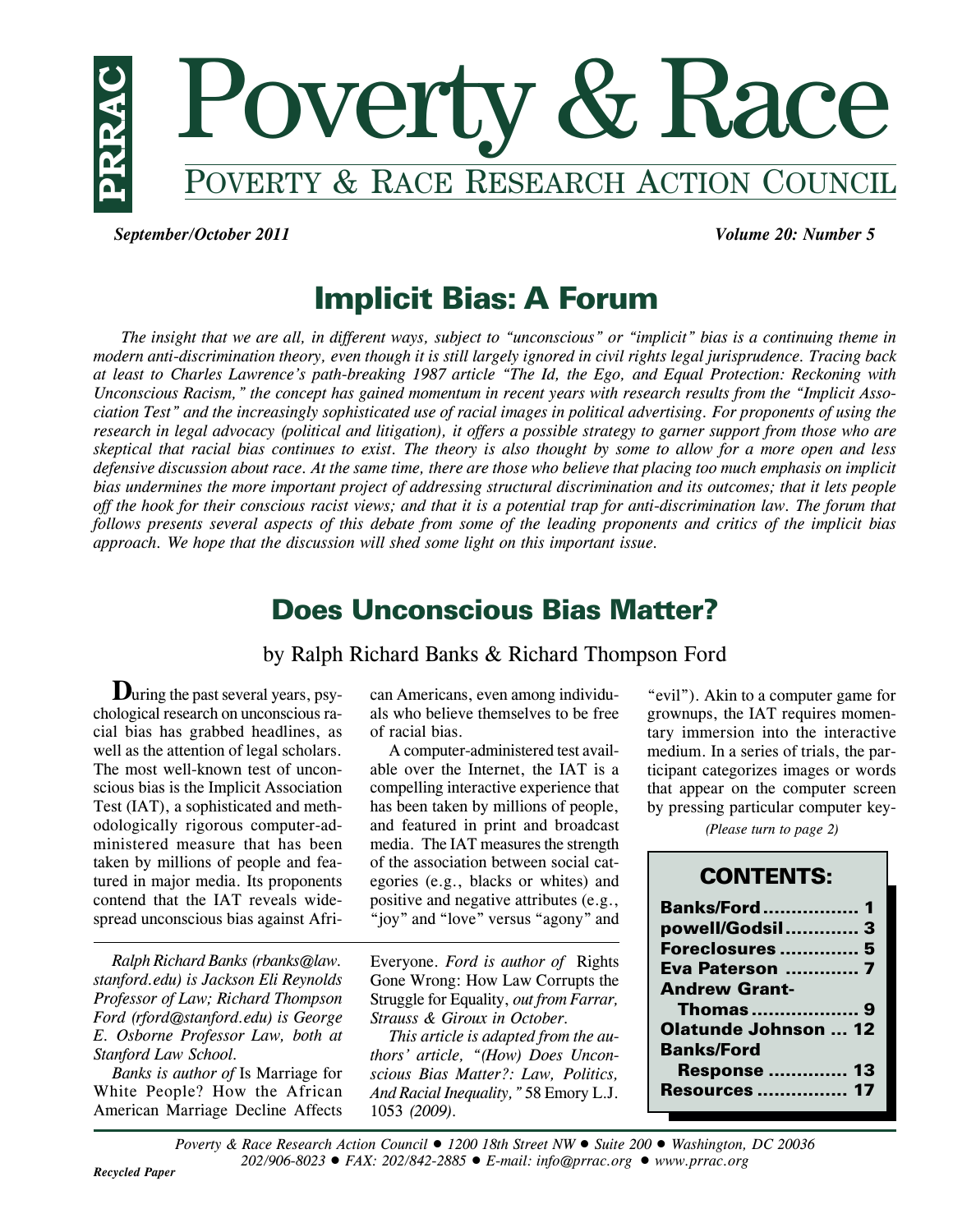#### *(BIAS: Continued from page 1)*

board keys as quickly as possible. At the end of the exercise, the computer calculates a score that reflects the nature and magnitude of one's implicit bias. Most participants are found to have an implicit bias against African Americans. The overt racism of the Jim Crow era, the psychological research suggests, has given way to racial bias that is predominantly unconscious.

In fact, the findings of the IAT are ambiguous. The characterization of the IAT as a measure of implicit bias depends on being able to distinguish implicit bias from conscious bias. Yet it is extraordinarily difficult to disentangle the two because, since the disavowal of racism during the civil rights era, research participants have become increasingly unwilling to openly express views that may be condemned as racist. Thus, the IAT could defensibly be viewed as a subtle measure of conscious psychological processes, of attitudes and beliefs that are known to oneself yet intentionally concealed from researchers. This empirical ambiguity has been practically eclipsed by the unconscious bias account. Why?

Scholars may focus on unconscious bias because they think it poses unique challenges for anti-discrimination doctrine. This explanation for the ascendance of the unconscious bias discourse is intuitively appealing and widely embraced. But it is wrong.

*Poverty and Race* (ISSN 1075-3591) is published six times a year by the Poverty & Race Research Action Council, 1200 18th Street NW, Suite 200, Washington, DC 20036, 202/906-8023, fax: 202/842-2885, E-mail: info@prrac.org. Chester Hartman, Editor. Subscriptions are \$25/year, \$45/two years. Foreign postage extra. Articles, article suggestions, letters and general comments are welcome, as are notices of publications, conferences, job openings, etc. for our Resources Section. Articles generally may be reprinted, providing PRRAC gives advance permission.

 $\degree$  Copyright 2011 by the Poverty & Race Research Action Council. All rights reserved.

Anti-discrimination law grapples as well, or as poorly, with unconscious bias as with covert bias. Neither statutory nor constitutional anti-discrimination law turns on the distinction between the two. While the research cannot distinguish between conscious and unconscious bias, the law (fortunately) does not require courts to do so.

The better explanation for the prominence of the unconscious bias discourse relates to the comforting narrative it offers about our nation's

### **Unconscious bias discourse may disserve the cause of racial justice.**

progress in overcoming its racist history. Assertions of widespread unconscious bias are more palatable than parallel claims about covert bias. The invocation of unconscious bias levels neither accusation nor blame so much as it identifies a quasi-medical problem buried deep within us all, an ailment that distorts our thinking and behavior. People may be willing to accept that unconscious bias influences their behavior, even if they would vigorously deny harboring conscious bias. Assertions of conscious bias would open a constellation of vexing issues—for example, whether racial disparities reflect discrimination or group differences, whether discrimination may be rational, and if so whether it should be prohibited. The discussion of such matters would be uncomfortable for many and, in any event, would be unlikely to yield any quick consensus. The unconscious bias discourse promotes a (superficial) consensus that the race problem persists precisely by bypassing potential sources of disagreement.

Despite its ostensible political benefits, the unconscious bias discourse may disserve the cause of racial justice. Just as it misdescribes the IAT by eclipsing the ambiguity of its findings, the unconscious bias approach prompts people to acknowledge the persistence of the race problem by misdescribing it. The unconscious bias approach not only discounts the persistence of knowing discrimination, it elides the substantive inequalities that fuel conscious and unconscious bias alike. While we do not doubt the existence of unconscious bias, we do doubt that contemporary racial bias accounts for all, or even most, of the racial injustice that bedevils our society. The racial injustices that most trouble us are substantive—educational failure, large-scale incarceration, segregated and impoverished communities—and stem from a complex interplay of economic, historical, political and social influences. While historical bias has certainly played a role in producing these inequalities, it is fanciful to attribute their persistence to contemporary bias, unconscious or otherwise. The goal of racial justice efforts should be the alleviation of substantive inequalities, not the eradication of unconscious bias.

The unconscious bias discourse is as likely to subvert as to further the goal of substantive racial justice. A narrow focus on the IAT may fail as its empirical claims receive greater scrutiny, which would make it difficult for scholars who have linked their policy positions to the IAT to maintain the impartiality that is the hallmark of the scholar's commitment to truth. But even emphasizing unconscious bias more generally would be a mistake.

The most fundamental problems with the unconscious bias discourse are that it reinforces a misguided preoccupation with mental state, and perpetuates an obsession with anti-discrimination law, rather than policy reform, as a means of realizing racial justice goals. If the goal is to eliminate substantive inequalities, then the task of racial justice advocates should be to say why those inequalities are objectionable and how to address them. Not every claim for racial justice needs to be addressed to a court applying anti-discrimination doctrine. The best political approach, over the long term, is to straightforwardly define and defend policy goals, and then figure out how to achieve them.  $\Box$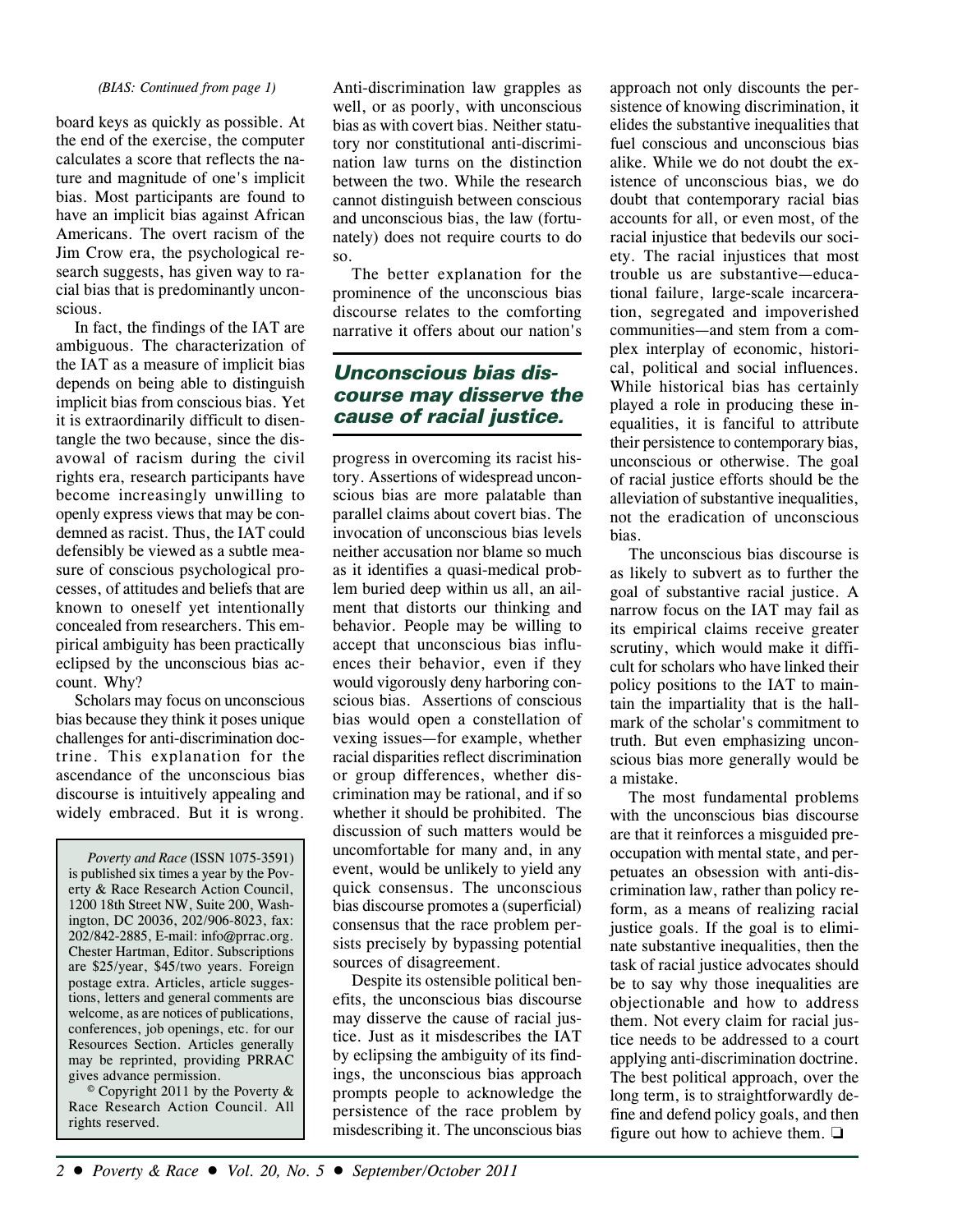# **Implicit Bias Insights as Preconditions to Structural Change**

**W**e generally assume that we "control" our behavior most of the time—particularly when an issue is important. This assumption, like many assumptions, is wrong. Scientists estimate that we have conscious access to only 2% of our brains' emotional and cognitive process. Neuroscientists have also determined that we process 11 million bits of information at a time but have the capacity only to be aware at best of 40 bits. In other words, the vast majority of our behavior is dictated by the 98% of our brain that works without our express cognition. This startling fact, social psychologists contend, is crucial to our ability to understand an array of seeming inconsistencies between our conscious attitudes and our behavior. Lawyers, law professors and activists have begun to look to this body of research to address our nation's otherwise baffling contradictions surrounding race.

Professors Banks and Ford—able scholars who have devoted much of their academic writing to issues of racial justice—argue that the move to embrace this research may disserve this cause. We disagree—and instead are convinced that scholars, as well as racial justice activists and advocates, need the insights into human behavior available from the mind sciences for our work to advance our nation toward social justice goals.

The argument that other scholars' use of implicit bias research is somehow an impediment to progress is sur-

*john powell (powel008@yahoo. com), a PRRAC Board member, directs the Kirwan Center for the Study of Race and Ethnicity at Ohio State Univ.*

*Rachel Godsil (rachel.godsil@ gmail.com) is Eleanor Bontecou Professor of Law at Seton Hall Univ. Law School and Research Director of the American Values Inst.*

by john powell & Rachel Godsil

prising coming from Banks and Ford —both of whom have written in complex and thoughtful ways about race. In this context, however, their argument seems to presume that but for the improvident attempt to use implicit bias insights, our country would be open to a discussion of the role race plays in limiting life opportunities for many people of color. It also appears to be undergirded by the presumption that following this frank discussion about race, our polity will support policies intended to eliminate these

#### **98% of our brain works without our express cognition.**

structural barriers. As Banks and Ford have discussed in other work, the evidence does not support these assumptions.

#### **What the Evidence Shows**

First, the Right has successfully coopted the concept of "color-blindness" to suggest that any attention paid to race is itself racist—and therefore created a strong presumption against any conversations about race. Richard Ford's 2008 book, *The Race Card: How Bluffing About Race Makes Racial Bias Worse,* describes this phenomenon brilliantly. Second, the reasons progressives seek to address issues of race follow from the extraordinary racial disparities found in virtually every aspect of life. However, the fact of racial disparities does not suffice to prompt a constructive discussion about race. And the insights from the implicit bias research help explain why not. If we have bias toward members of a particular group, even when structures are clearly shown to be the cause of disparity,

we are likely to attribute the cause to personal behavior. Scholars have termed this tendency the "the attribution error." The combination of the rhetorical success of the "color-blindness" frame and attribution error are crucial to understanding why cold hard facts about significant racial disparities do not result in any moral urgency to address these disparities.

In our view, Americans' cognitive dissonance regarding race is on the rise. We can boast that we have elected a Black man as our President and confirmed another Black man as Attorney General, while our prisons house a shockingly large number of Black men. Black and Latino men and women serve as executives at Fortune 500 companies and as presidents of our finest universities, yet Black and Latino children are 3 times as likely to live in poverty and 20% less likely to graduate from high school than White children.

The challenge of addressing these opposing racial realities has never been more difficult. Many Whites see the continuing string of racial firsts along with the broad acceptance of inter-marriage and support for antidiscrimination laws as signs that, as a nation, we have finally moved beyond our origins in slavery and the dark years of Jim Crow. If a person in public life uses a racial epithet or other language suggesting a disagreement with the prevailing anti-discrimination norm, that person is immediately condemned by people across the political spectrum. The combination of these factors makes a powerful case to most Whites that issues of class and individual initiative explain how different individuals and families are situated.

Many people of color and racial justice advocates of all races see an additional set of facts that complicate the picture. Despite the progress our *(Please turn to page 4)*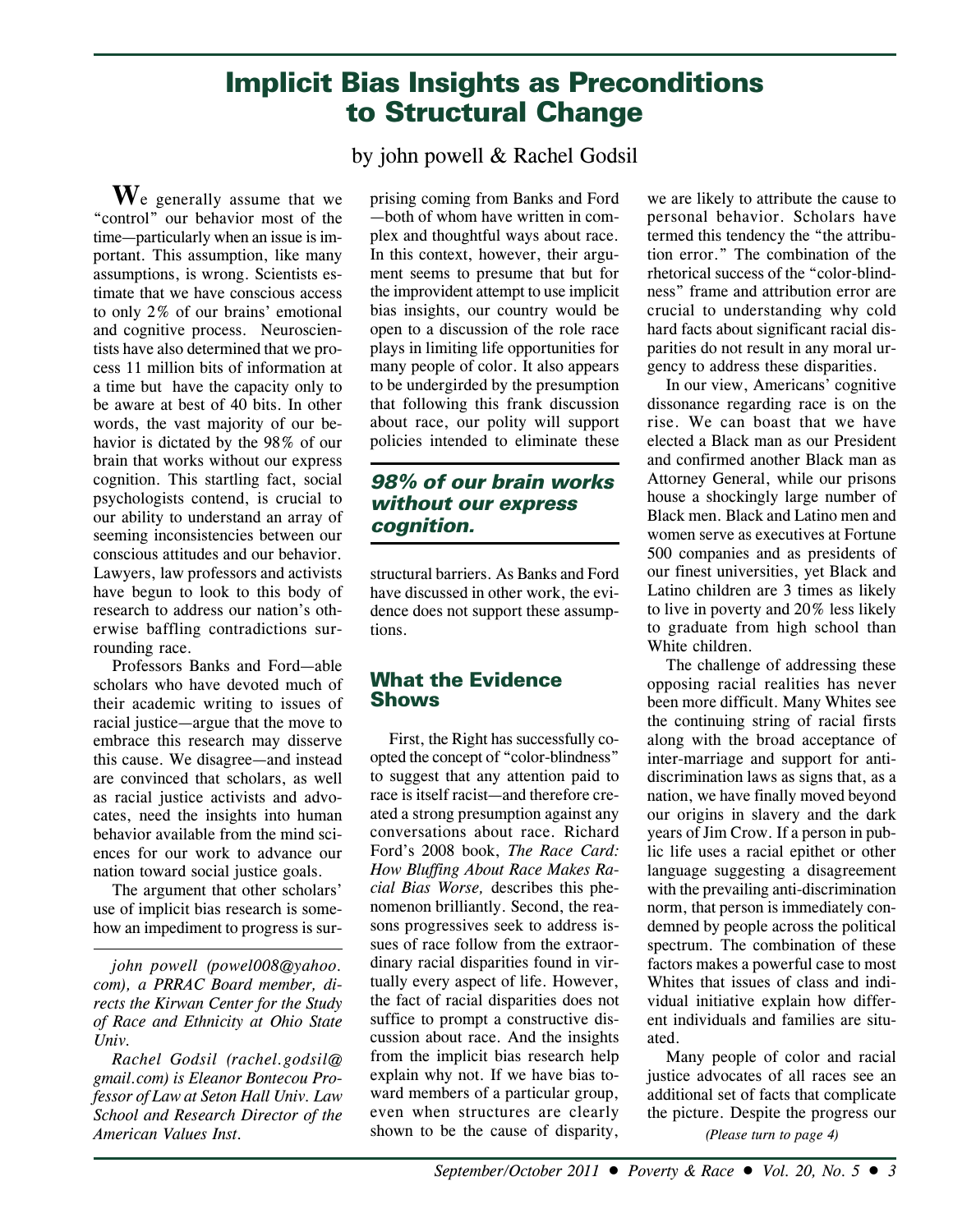#### *(POWELL/GODSIL: Cont. from page 5)*

nation has experienced on issues of race, dramatic racial disparities in imprisonment, wealth, academic achievement, rates of housing foreclosure, and environmental protection, along with housing and educational segregation, continue to create harsh obstacles to the full inclusion of people of color into American life. People of color regularly experience micro-aggressions in workplaces, schools, stores and restaurants. For racial justice advocates, the combination of the data and lived experience are seen as proof that we have far to go before we can truly claim the mantle of racial equality.

### **How to Move Past This Impasse**

The political challenge is how to move past this impasse. To address these polarized points of view, we must create a political space in which it is possible to first have a constructive dialogue about the continuing salience of race, then generate support for the policies necessary to address the role race continues to play, and finally, and as importantly, develop implementation measures that will allow these policies to achieve the sought-after outcomes. Contrary to Banks and Ford, we think the insights from social psychologists about how the human brain functions—and how humans see themselves and their environment—have great promise to make these steps possible.

Social psychologists, with a scientific sophistication Freud would have found unimaginable, have developed the ability to test and measure biases we hold implicitly. These implicit biases are important because they can

# **Don't forget to send us items for our Resources section.**

determine our behavior—even if we consciously hold a different set of values. Implicit attitudes flow from our brain's natural tendency to categorize stimuli—to create schemas. As our brains develop, we create schemas for objects we encounter (tables, cars, cell phones), which rarely have political salience, but instead are helpful in allowing us to function in a complex world. Not surprisingly, we also create schemas for humans (men, women, old, young). These schemas need not be problematic if the categories within a society are considered worthy of equal respect. However, if

## **Implicit bias researchers reject the reductionist trap.**

categories applied to humans are subject to negative stereotypes or otherwise determine "out-groups," these schemas can result in bias. A wide array of data, from political opinion surveys to marked disparities, support the idea that race continues to be salient. Yet, as we note above, it is now a deeply held American value to reject racial stereotypes. Those people who seek to subscribe to the egalitarian ideal, but whose brains schematize people on the basis of race, then, are said to hold an implicit bias.

Banks and Ford argue against the use of this research in law reform on two primary grounds. First, that it fails to distinguish with complete confidence between implicit (or unconscious) bias and covert bias. Second, they suggest that accepting the conclusions from this research with respect to race may disserve the goals of racial justice. Implicit bias research, they contend, will result in a diversion of energies away from addressing the substantive inequalities that form the most destructive aspects of our country's racial hierarchy and instead will result in a move to the diversity training room or the therapists' couch rather than the legislative table.

#### **Critiquing Banks and Ford**

We will begin with the latter critique. First, implicit bias researchers reject the reductionist trap that concludes that the study of how information operates in individuals necessarily entails ignoring the connection between individual and society. Indeed, the vast majority of those who study implicit social cognition are "social" psychologists. And the research concludes that bias in our society is social rather than individual and that our material conditions can act as primes. Implicit bias is the result of the pervasive stereotypical images (of Blacks as unequal and criminal, of Latinos as "other" and illegal, of women as passive—the list goes on) in our society—not individual views and ideas.

Implicit bias researchers are also not so naïve as to think that implicit bias will be "cured" by diversity training. This is a straw argument. Social psychologists are acutely aware of the challenges of addressing bias. And it is notable that, though relatively nascent, the research suggests that truly to overcome those biases, broad societal change will be required. People will need to experience sustained inter-group contact, the presence of racial exemplars, interactions with people of color in positions of authority, and an end to the cultural barrage of negative images. In addition, changes in the material environment will be important in disturbing the negative associations. For those conditions to be present, we will have to address the over-incarceration of young Black men, racial isolation in education from K to higher education, the paucity of people of color in positions of authority throughout our society—this list is also long. In other words, our unconscious minds are highly cognizant of current inequalities even if our conscious selves try to ignore them so that we can consider our society to be fair and our own positions to be earned. Our unconscious minds are not so easily

*(Please turn to page 6)*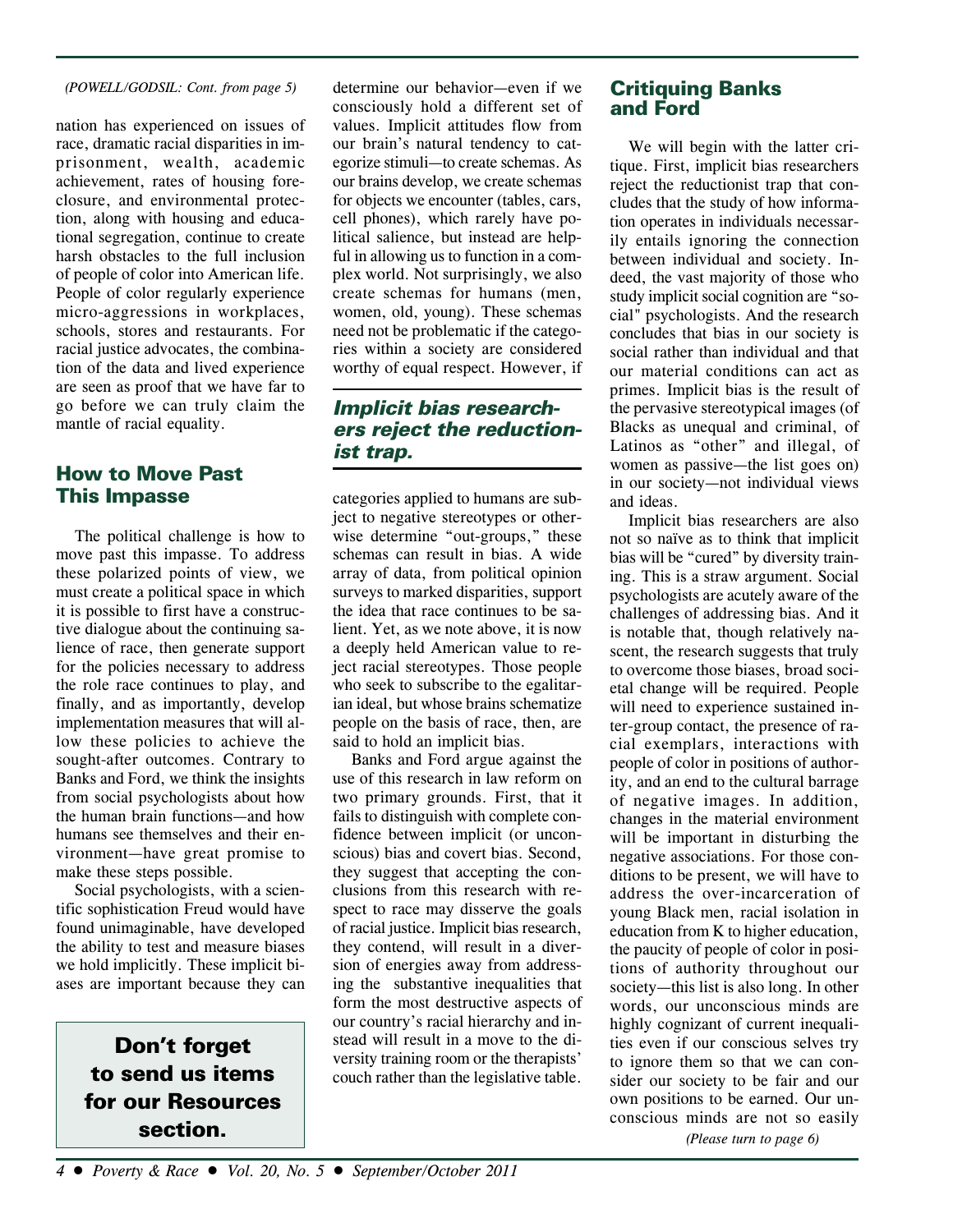# **Speculators, Not CRA, Behind Foreclosures in Black Neighobrhoods**

## by John I. Gilderbloom & Gregory D. Squires

**F**<sub>oreclosures continue to decimate</sub> communities around the nation, with black neighborhoods being the hardest hit. Some pundits and politicians point to federal policies that encouraged homeownership in low- and moderate-income communities, coupled with reckless behavior on the part of greedy homeowners, as the crux of the problem. One example is the statement by Fox News reporter Neil Cavuto that "loaning to minorities and risky borrowers is a disaster." To the contrary, our recent research demonstrates that it is outside investors living in other, predominantly white neighborhoods, not local homeowners, who account for the adverse impact on our nation's black communities.

Observers ranging from Credit Suisse to the Center for Responsible Lending estimate that about 6 million families have lost their homes to foreclosure and project that 12-15 million families altogether will lose their homes before the crisis is over. According to the U.S. Department of the Treasury, \$17 trillion in household wealth was eliminated between 2007 and 2009 and more losses are sure to come. Such losses reduce property taxes, cut consumer buying power for local businesses, and weaken the ability of municipalities to provide vital services. In the end, all households, businesses and non-profits suffer if they or their neighbors are foreclosed and lose their homes.

*John I. Gilderbloom (jigild01@ gwise.louisville.edu)is a professor of urban and public affairs at the University of Louisville; Gregory D. Squires (squires@gwu.edu) is a professor of sociology at George Washington University.*

*This article is reprinted, with permission, from* The American Banker*, September 9, 2011.*

Recent foreclosure activity and the subsequent costs are not race-neutral. According to the Center for Responsible Lending, approximately 8 percent of African-American and Latino families have lost their homes to foreclosure compared to 4.5 percent of white families. United for a Fair Economy has estimated that a third of black households and 40 percent of Latinos are at risk of falling out of the middle class and into poverty as a

#### **Recent foreclosure activity and the subsequent costs are not race-neutral.**

result of the foreclosure and related economic crises.

So what accounts for the concentration of subprime lending and foreclosures in minority neighborhoods? The culprit, at least in Louisville, is investors, primarily white investors who do not reside in the affected communities. In our research we found that in 2007 and 2008 there were approximately 2,000 foreclosure sales each year in Louisville. There were 39 per census tract (a rough approximation of a neighborhood) in black communities compared to 20 in white tracts. More telling is the fact that there were 15 foreclosures on properties owned by investors rather than owner-occupants in black communities, compared to two foreclosures in white areas. A close examination of foreclosed properties in black neighborhoods found most owners were white and often living miles away in suburbs.

It is investors seeking a quick profit, not homeowners, who are the real problem in black neighborhoods. We suspect Louisville's story is not unique. Louisville is right in the middle of this pack, ranking 103 out of 203 metropolitan regions in the rate

of foreclosures in recent years.

Several factors account for why a property goes into foreclosure and why foreclosure rates are higher in some neighborhoods than others. Race is certainly not the only factor, and may not even be a consideration when other variables are taken into consideration.

We controlled on a range of variables that contribute to foreclosures —crime rates, housing values, household income, employment levels, vacancies, number of high-cost loans and found that the rate of foreclosures for owner-occupants was no different in black and white Louisville neighborhoods. That is, race was not a factor in accounting for differences in the rate of owner-occupied foreclosures among Louisville neighborhoods.

But when we examined investor foreclosures, neighborhood racial composition was the primary predictor. Not only was race a significant factor in accounting for different levels of investor foreclosures among Louisville neighborhoods, race was the single most important factor, even more important than the rate of highpriced or subprime lending

So black communities have been hardest hit, but not because of the federal policies pointed to by Cavuto and other conservative observers like Lou Dobbs, Charles Krauthammer and editorial writers from the *Wall Street Journal* and a range of other newspapers. Their prime target is the federal Community Reinvestment Act that prohibits redlining. Yet as researchers with the Federal Reserve, National Community Reinvestment Coalition, and several other government, nonprofit and academic institutions have demonstrated, this is simply nonsense.

*(Please turn to page 6)* The CRA does require federallyregulated depository institutions (banks and thrifts) to affirmatively ascertain and be responsive to the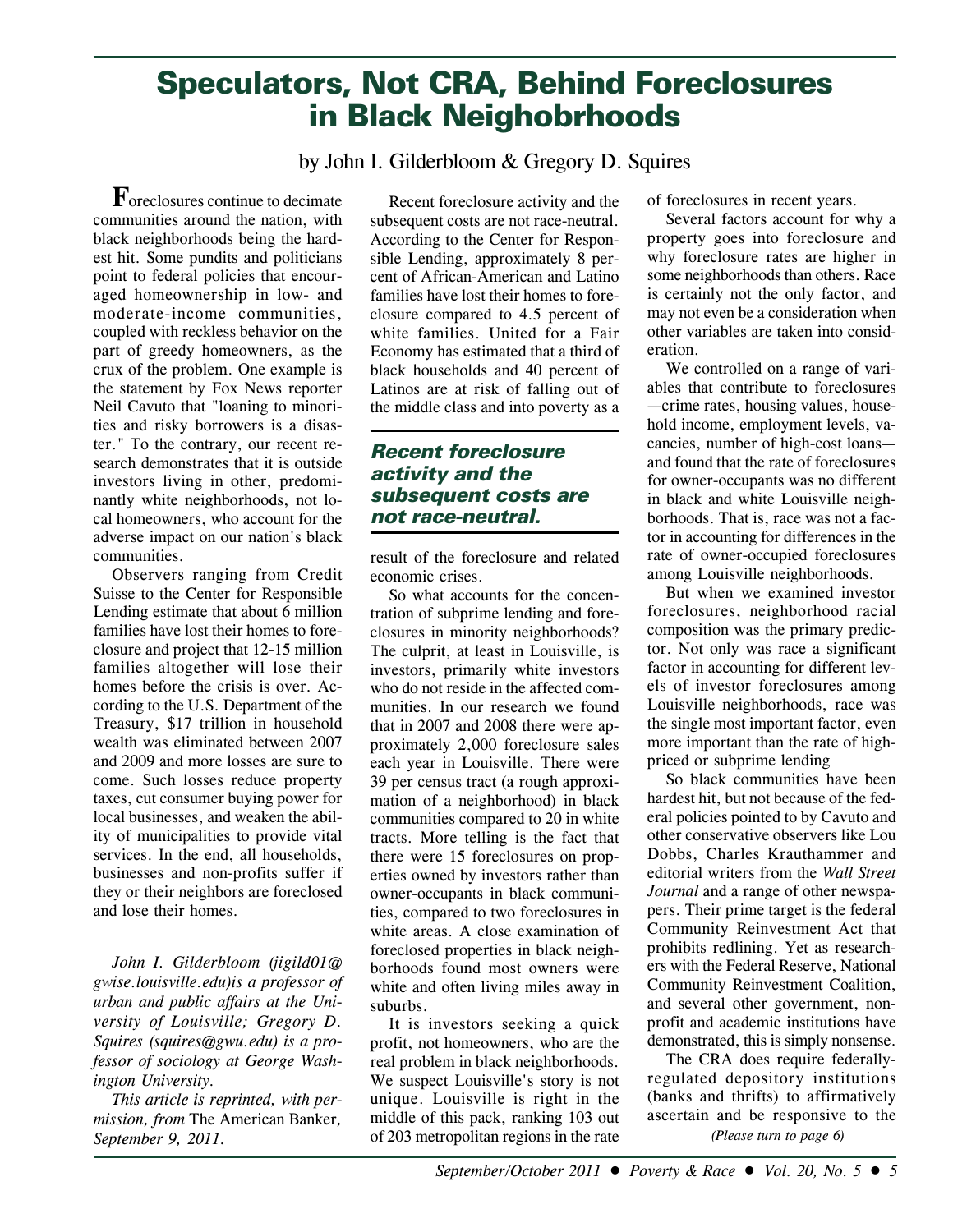#### *(POWELL/GODSIL: Cont. from page 4)*

fooled.

 We agree with Ford and Banks that bias (implicit or explicit) does not account for many of the most troubling racial injustices. As co-author powell has argued in many other settings, individual racial attitudes are only one form of how race affects human interactions; to achieve reform, we must focus our efforts on structural racialization. Racialization refers to the set of practices, cultural norms and institutional arrangements that both are reflective of and simultaneously help create and maintain racialized outcomes in society.

However, implicit bias insights are crucial to addressing the substantive inequalities that result from structural racialization in two respects. First, they will allow us to enter into the political discourse effectively rather than being heard only by those (fairly few) who already agree with us. Second, these insights, along with other insights from social psychology about the effects of racial anxiety, will be necessary for successful implementation of any political victories. If we achieve substantive victories either through legislation or litigation, any remedial scheme will likely require human implementation. So long as humans are guided by their implicit biases, conditions of inequality will continue to be present.

Some might argue that if Banks and Ford are correct that a significant percent of Americans are in fact consciously hiding their bias rather than holding egalitarian values but still possessing implicit bias, then our view that people will choose to overcome or correct for their bias is naïve. A large body of social science data, however, shows that people go to considerable lengths to correct for any potential racial bias if the potential for such bias is evident—even if there is no reason to think that their bias will be made public. Jury studies, for example, demonstrate that when race is made explicitly relevant, White jurors will treat Black and a White defendant identically. However, when race is present as a factor but not highlighted, White jurors tend to treat Black defendants more harshly.

Nonetheless, we agree with Banks and Ford that the line between implicit (literally unknown) and conscious but hidden bias may not be stark. It can be argued that people are perhaps choosing to ignore their biases so that their sense of themselves as "good" people with egalitarian values can be

## **Saying bias is implicit does not rob us of our moral obligation to act.**

maintained. Yet people's desire to maintain their self-concept is powerful—and can induce changes in behavior when they are aware that their actions conflict with their self-concept. So even if we accept that implicit social cognition and the measures of bias such as the Implicit Association Test (IAT) cannot perfectly distinguish between implicit bias and deliberately hidden bias, the value of the tool for measurement is clear. In contrast with self-reporting (which, as Banks and Ford acknowledge, is unlikely to unearth honest results), the IAT provides a window into the bias that would otherwise be effectively hidden. And it serves as a more objective mechanism to measure the degree to which that bias continues to be present.

The final argument Banks and Ford's article seems to raise is that using the language of implicit bias if it is possible that hidden bias is in fact at play—is somehow a form of political pandering that lets racists off

**Federal employees! Please consider PRRAC during this year's Combined Federal Campaign – our CFC # is 11710** the hook. We disagree. The fact that our nation has adopted such a powerful sense that anti-discrimination and equality of race are necessary attributes of our fundamental values is deeply important. To allow people to maintain a self-concept as egalitarian —but to challenge behavior and structural conditions that are inconsistent with those values—is the only route to progress. Saying bias is implicit does not rob us of our moral obligation to act—just as structures that unintentionally create racialized outcomes require a social response. Continuing to argue about "hidden" racism will keep us locked in a polarized debate that is ultimately impossible to win. ❏

#### *(FORECLOSURES: Cont. from page 5)*

credit needs of all neighborhoods in their service areas, including low- and moderate-income communities. But the law also explicitly states they must do so consistent with safe and sound lending practices. The Federal Reserve reported that only 6 percent of high-cost subprime loans made to lowand moderate- income borrowers were originated by lenders covered by the CRA. The overwhelming majority were made by mortgage bankers and brokers not covered by the law. And while all households in a community suffer when foreclosures mount, our research indicates it is investors, generally white investors, not owner-occupants, whose properties in black neighborhoods are lost to foreclosure, again to the detriment of all who live and work in those communities.

Foreclosures continue to devastate millions of families and the communities in which they live. But it is not reckless or greedy homeowners who are the problem. Likewise, federal policies that have increased responsible lending in low-income and minority communities are not the culprits either. It is investors who do not live in, understand or appreciate the black communities they are tearing apart, who are at the heart of the problem. ❏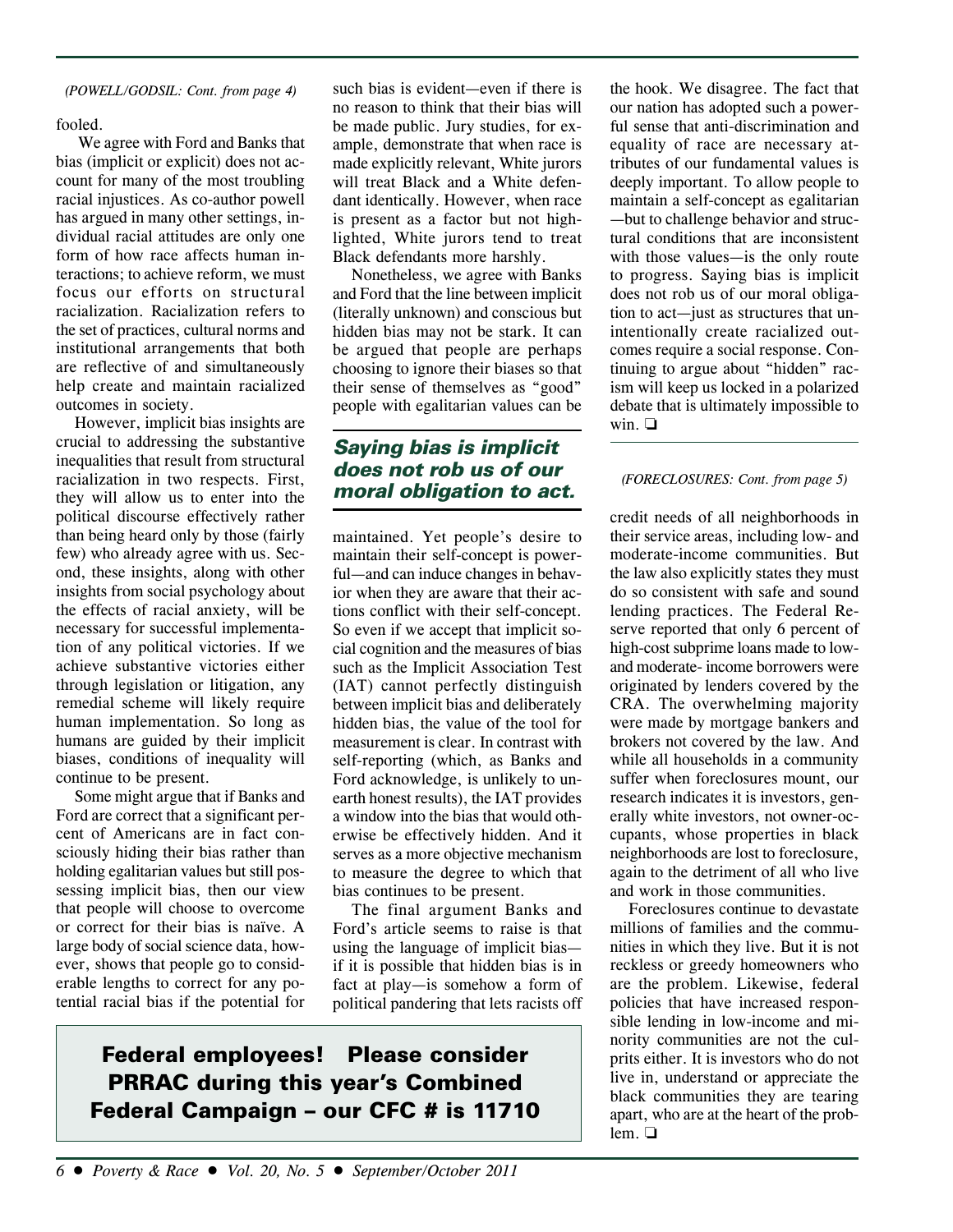# **Litigating Implicit Bias**

#### by Eva Paterson

**I**f you find yourself applying for a job, you may want to make sure your name is Emily or Greg rather than Lakisha or Jamal. A recent study found candidates with more "whitesounding" names received 50% more callbacks for jobs than those with "African-American sounding" names, even when the resumes were otherwise nearly identical. This is not because employers are necessarily weeding out African-American candidates because of overt racism, but because implicit racial biases still affect everyday decisions and behavior.

Racial justice advocates must engage in multi-pronged strategies that include pushing the courts to seek remedies for rights violations. After years of forward momentum in racial justice litigation, the Supreme Court retrenched anti-discrimination jurisprudence in one fell swoop—*Washington v. Davis*. 426 U.S. 229 (1976). In that case, the Court created a new evidentiary standard for victims of discrimination: Plaintiffs needed to establish a perpetrator's *intent to discriminate*. The "Intent Doctrine," as it is now known, places a heavy burden on plaintiffs who are alleging discrimination in violation of the Equal Protection Clause of the Fourteenth Amendment. It requires them to prove that the discriminating actor or agency "selected or reaffirmed a particular course of action at least in part 'because of,' not merely 'in spite of,' its adverse effects upon an identifiable [racial] group" under the Equal Protection Clause. *Personnel Adm'r of Mass. v. Feeney*, 442 U.S. 256, 279 (1979). But in contemporary society, much racial bias is not overt. Rather, racial stereotypes often infect people's decision-making processes in a subconscious way. Consequently, the

*Eva Paterson (epaterson@equal justicesociety.org) is President of the San Francisco-based Equal Justice Society.*

courts need to "catch up" to modern forms of racism and allow plaintiffs to prove that race discrimination exists beyond the intentional racial animus that plaintiffs currently have to prove under the Intent Doctrine. Requiring proof of discriminatory intent essentially closes the courthouse doors to victims of racial bias. If there has ever been a law worth the struggle to change in modern society, this is it.

The Intent Doctrine needs to be overturned for anti-discrimination law to actually be successful in overcoming racial injustice. After all, the Court has long recognized that the Equal Protection Clause is meant to protect individuals from discrimination. Yet a growing body of research confirms that racism is not an isolated, unconnected, and intentional act, but a process that is influenced and internal-

### **Washington v. Davis needs to be overturned.**

ized as a subconscious process. In fact, the subconscious processes or implicit biases influence the way in which we perceive and make determinations about other people.

Less than a decade after *Washington v. Davis*, Professor Charles Lawrence wrote a seminal article that addressed the limitations and shortcomings of the Intent Doctrine. Lawrence utilized social psychology to demonstrate that "requiring proof of conscious or intentional motivation as a prerequisite to constitutional recognition that a decision is race-dependent ignores much of what we understand about how the human mind works." Lawrence's critique of the intent standard centered on the idea that unconscious racism is a modern form of discrimination that the courts fail to understand and subsequently remedy: "By insisting that a blameworthy perpetrator be found before the existence of racial discrimination can

be acknowledged, the Court creates an imaginary world where discrimination does not exist unless it was consciously intended." "The Id, the Ego, and Equal Protection," 39 *Stan. L. Rev* 317*,* 324-25 (1987). As Judge Charles Breyer recognized in *Chin v. Runnels*, *unconscious* racial stereotyping and group bias are pervasive, and "these unconscious processes can lead to biased perceptions and decisionmaking even in the absence of conscious animus or prejudice against any particular group." 343 F. Supp. 2d 891, 906 (N.D. Cal. 2004) (citing law review articles by scholars).

Since the publication of Lawrence's article, psychological and social science research has made great strides in providing a broader understanding of how we all possess subconscious or implicit biases—beliefs, attitudes and expectations that are based on stereotypes about specific discrete categories (i.e., race, gender, age, etc.) to which an individual belongs. There is "increasing recognition of the natural human tendency to categorize information and engage in generalizations, of which stereotyping is a part, as a means of processing the huge amount of information confronting individuals on a daily basis." *Chin*, 343 F. Supp. 2d at 906.

In fact, implicit bias and unconscious racism received mainstream attention through Malcolm Gladwell's bestseller, *Blink*. In *Blink*, Gladwell discussed the way in which people engage in rapid cognition based on "instantaneous impressions" which can result in significant—albeit sometimes unintended—harms. As an example of the pernicious impact that may result from acting on instantaneous impressions, Gladwell discusses the 1999 killing of Guinean immigrant Amadou Diallo and the racial prejudices that led to his death. While the New York City police were attempting to question him, Diallo, scared and

*(Please turn to page 8)*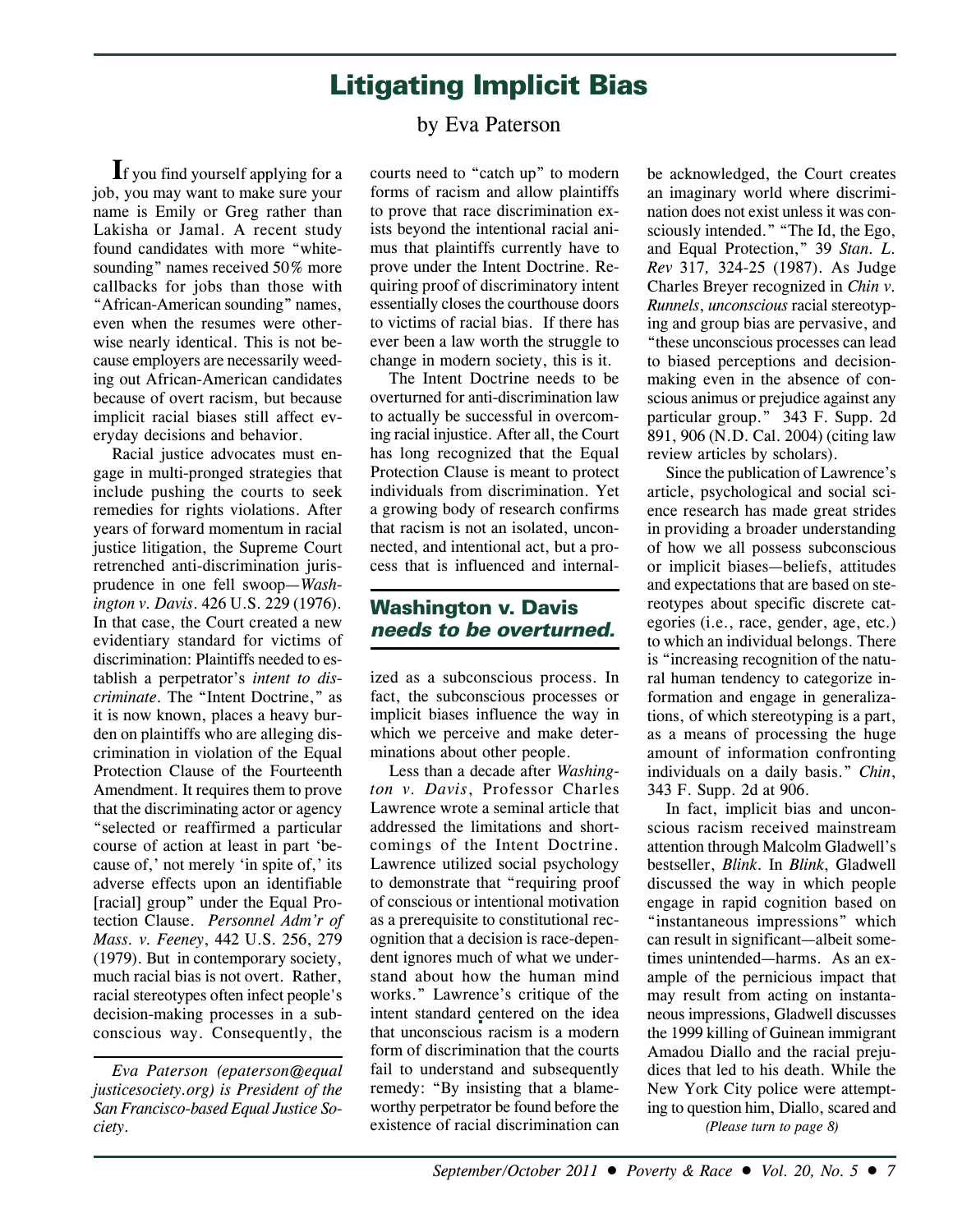#### *(PATERSON: Cont. from page 7)*

confused, reached for his wallet. Based largely on racial prejudices, the police assumed the wallet to be a gun and shot Diallo 41 times.

In light of our present inability to find adequate redress for racism and racial injustices through the courts because of the impossible (and unrealistic) standard of the Intent Doctrine, we need a new doctrinal paradigm to advance racial justice through Equal Protection jurisprudence. This approach must include psychological and social science research to prove that discrimination exists even when it may not be tied to an overt act. Since our society has become somewhat hostile to people holding racial biases, social scientists and psychologists have developed increasingly subtle mechanisms that detect implicit racial biases. Through methods like the Implicit Association Test, litigators have made great strides in marshaling psychological and social scientific research on implicit bias to prove instances of discrimination. It is critical that we find ways to present this evidence in court to establish that implicit bias is the catalyst of discriminatory injustices in this day and age.

Using social science in litigation is not a new phenomenon, nor would it be the first time that the Supreme Court would rely on social science evidence to address historical grievances. Charles Hamilton Houston developed a strategic litigation plan in the 1930s that combined impact litigation, innovative use of social science and collaboration with civil rights organizations across the political spectrum to challenge *Plessy v. Ferguson*'s principle of "separate but equal" from the ground up. The Houston Plan (as it has come to be known) led to overturning *Plessy* in the landmark decision *Brown v. Board of Education*. As part of the Houston Plan, litigators in *Brown* from the NAACP Legal Defense Fund introduced social science data from the "doll test," which illustrated the devastating impact of segregation on the emotions and psyches of black children. As part of the test,

children were shown two dolls, one white and the other black, and asked a series of questions to determine which doll was associated with positive attributes and which was associated with negative attributes. The results overwhelmingly showed that the majority of children—both black and white—attributed positive aspects to the white dolls and negative aspects to the black dolls. The Supreme Court relied upon this study along with six others to support its conclusion that "separate but equal" violated the Equal Protection Clause. *Brown v. Bd. of Educ. of Topeka*, 347 U.S. 483, 494-95n.11 (1954)

Social science research and data

#### **We need a new doctrinal paradigm.**

coupled with legal arguments have more recently been used in the fight for marriage equality in the courts. This is striking considering the evolution of perspectives and attitudes towards homosexuality in the United States from just 17 years prior in *Bowers v. Hardwick,* 478 U.S. 186 (1986). *Perry v. Schwarzenegger*, 704 F. Supp. 2d 921, 941-44 (N.D. Cal. 2010); *Lawrence v. Texas*, 539 U.S. 558, 568-71 (2003). As an example of changing attitudes, in August 2011 the American Psychological Association unanimously approved a resolution supporting same-sex marriage, citing numerous social science studies. These studies provide the courts with evidence of discriminatory actions, effects and implications.

While we must continue to address conscious bias, that task is made difficult in a society where few are willing to admit to holding such beliefs. An implicit bias discourse, as opposed to a strict intentional racism approach, allows for a more open societal conversation about racism than could otherwise happen. Implicit bias discourse focuses the attention on the creation of structural inequality and internalized biased actions that entrench such inequality. My organization, The Equal Justice Society (EJS), has accomplished important groundwork through the introduction of the social science (e.g., implicit bias cognitive theory), of race and racism to judges, racial justice litigators, employment litigators and federal civil rights agencies charged with upholding anti-discrimination laws. Judges are a necessary part of the target group. Training judges on implicit bias can have tremendous results for openmindedness in the courtroom and helps to cement a deeper understanding of how the reality of race discrimination today conflicts with current legal doctrine.

The judiciary is often concerned about how wide-sweeping their decisions will be and what policy ramifications will result. In particular, trial judges are concerned about making decisions without a strong factual basis, even though they might be sympathetic to plaintiffs. In his dissent in *McCleskey v. Kemp*, Justice Brennan attributed the majority's concern that a ruling for McCleskey would lead to increased litigation as a fear of "too much justice." 481 U.S. 279, 339 (1987). Yet this is exactly why litigators need to continue raising implicit bias in the courts and presenting strong social science data to judges. The law should reflect reallife experiences, serve to counter discrimination, and substantively address structural and implicit bias' effects. Our role as litigators is to keep pressing and educating judges both in court and outside of chambers.

Judges do listen and implement techniques to prevent bias from entering their courtrooms. There are also judges who believe that we now live in post-racial America. Recently, Judge Noonan denied relief to transit riders of color, writing: "What is true of the young is already characteristic of the Bay Area where social change has been fostered by liberal political attitudes, and a culture of tolerance. An individual bigot may be found, perhaps even a pocket of racists. The notion of a Bay Area board bent on racist goals is a specter that only desperate litigation could entertain." *Darensburg v. Metropolitan Transp.*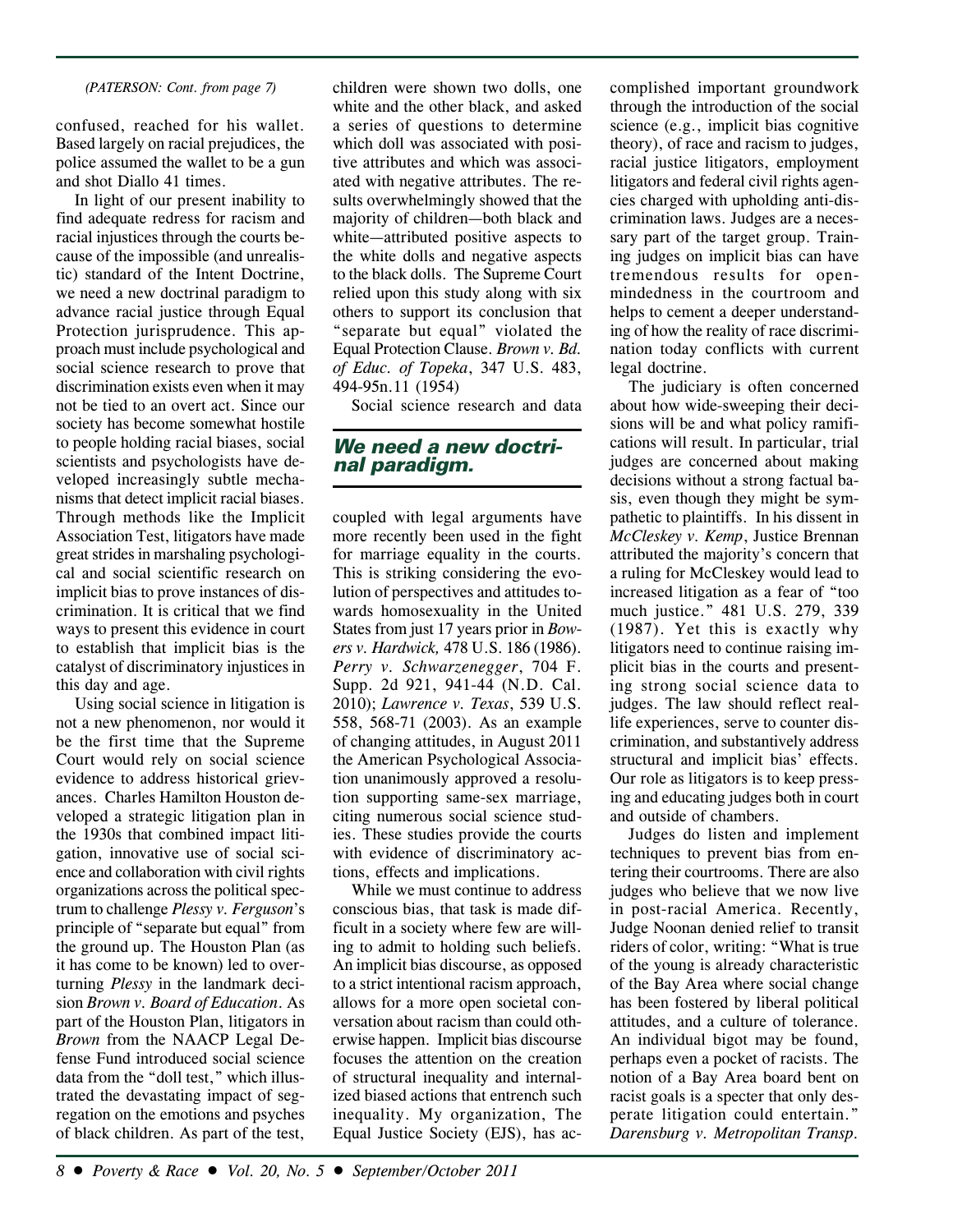*Com'n*, 636 F.3d 511, 523-24 (9th Cir. 2011). We strongly disagree with Judge Noonan's assertion that the Bay Area has purged itself of all racial bias.

As racial justice advocates, we understand that racism, bias and discrimination are alive and well. Our focus is to develop remedies for victims of discrimination by providing as many tools as possible to victims and their attorneys, while pushing the courts to be creative in providing solutions. Although in many parts of the country race discrimination has become increasingly subtle over time, the effects of discrimination on victims and society remain as powerful as ever. It is thus crucial to lead a multi-faceted approach to remedying such injustice. Through our work in these areas, there are three lessons we have learned as litigators: (1) implicit bias is a tool that addresses acts of racism that are not overt but still pernicious in impact; (2) the use of implicit bias is part of a long-standing

tradition of using social science research to provide the courts with evidence of discriminatory actions and effects; and (3) implicit bias provides an entry-point for people to discuss race.

Accordingly, EJS has met with experienced public interest litigators and our own legal staff to discuss the many areas in which the Intent Doctrine acts

#### **Training judges on implicit bias can have tremendous results.**

as a barrier to achieving racial justice. Litigation in these areas already exists.

EJS's role is to raise legal arguments based on implicit bias and, as appropriate, structural racism. We have established new relationships and fortified existing ones with key legal advocates. Together, we are addressing some fundamental questions to best position ourselves to litigate: how best to use social science, what the structure of the arguments should be, and where we can obtain the necessary resources, including legal support and funding, to bolster our litigation. We are focusing on racial disparities in the criminal justice system that could also affect death penalty litigation and municipal disparities in delivering governmental services.

If the goal of racial justice is to acknowledge and ameliorate substantive inequalities, we can never get there by solely focusing on conscious bias. We absolutely must fight the battle against racial injustice on every front: tackling conscious discrimination and unconscious discrimination together; educating the public; advocating in the legislatures for policy reform; and litigating implicit bias in the courts to overturn the regressive Intent Doctrine. Each step takes us closer to having a judiciary that may once again serve as a bastion of justice for victims of race discrimination.  $\Box$ 

# **Implicit Bias, Racial Inequality, and Our Multivariate World**

by Andrew Grant-Thomas

**R**ichard Banks and Richard Thompson Ford make a number of potentially important arguments. I focus here on two: first, their assertion that the Implicit Association Test may measure conscious-but-concealed bias rather than implicit bias; and, second, their claim that attention to unconscious or implicit bias deflects attention from "substantive inequalities" and the policies needed to remedy them. Like Banks and Ford, I refer here almost exclusively to IAT-based work, but note that evidence for the prevalence and impact of implicit bias extends well beyond results garnered

*Andrew Grant-Thomas (grantthomas.1@osu.edu) is Deputy Director, Kirwan Institute for the Study of Race and Ethnicity at Ohio State Univ.*

through use of the IAT and well beyond the domain of racial attitudes.

### **What Does the IAT Measure?**

In addition to the possibility that the IAT taps concealed-but-conscious bias, some research psychologists have argued that the IAT may tap other kinds of mental content as well, including the subject's awareness of biases in the culture, anxiety about being labeled a racist, and sympathy with, or guilt regarding, disadvantaged populations. Some critics also protest the inference, drawn largely from IAT test results reported at the Project Implicit demonstration site, that most Americans harbor "racist" attitudes

against Black people. Both criticisms underline the need for greater clarity about the meaning of *implicit*, and wider appreciation of the contingency of our racial attitudes and related behaviors. I take these points in turn.

On the one hand, Banks and Ford are doubtless right to note that some testers will deliberately misreport their explicit attitudes. On the other, they are wrong to believe that that fact poses a problem for the IAT. The main purpose of the IAT, after all, is to probe attitudes people may be unable or unwilling to report. Myriad studies offer strong support for the notion that implicit attitudes, as gauged by the IAT, and explicit attitudes, as inventoried through self-reports, are related but distinct. Self-reported atti-

*(Please turn to page 10)*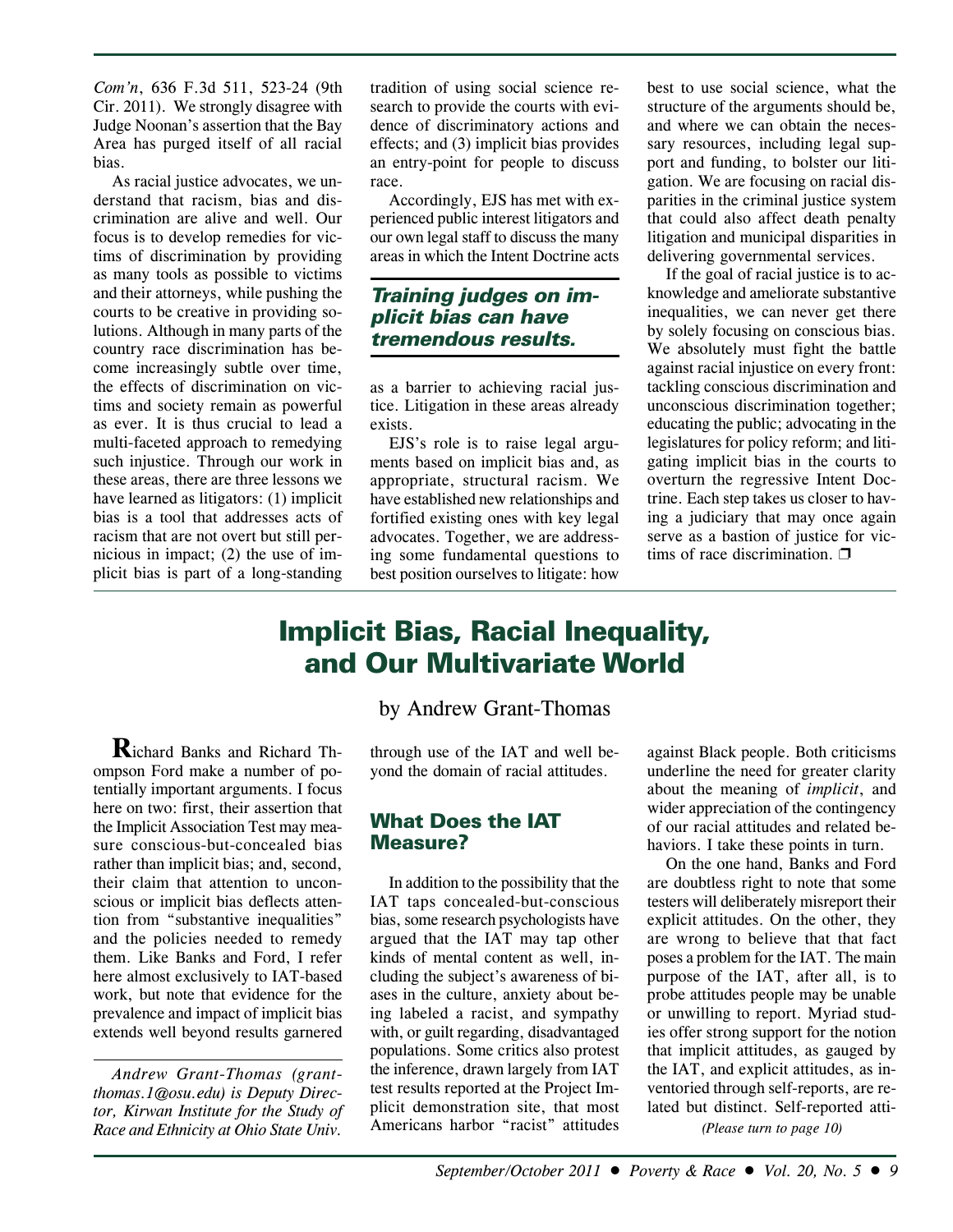#### *(GRANT-THOMAS: Cont.from page 9)*

tudes, and those probed by the IAT, have been found to be associated with different kinds of brain activity.

Leaving aside the details of the highly technical, largely methodological grounds on which researchers in the cognitive sciences wage their wars of interpretation, one would have to be awfully cynical to suppose that *most* people who express surprise at their IAT results, including the lead researchers behind Project Implicit, are simply being disingenuous. We have very little reason to believe this. The likelier explanation is that self-reports reflect attitudes of which subjects are aware, IAT results reflect attitudes of which they are not, and sometimes there is a dismaying difference between the two.

In any case, for those of us concerned with the role that implicit racial biases may play in the world, their critical feature is not that they operate outside our awareness, but that they operate automatically—without need for intentionality or reflection. Someone taking the IAT, knowing it is meant to reveal "hidden bias," may well try to manage the expression of those biases. (Whether they are able to do so is another matter.) The same person looking to hire a new employee, sit next to one person or another on the bus ride home, decide whether to call 911 about a late-night scuffle outside her home is apt to be less vigilant. In these cases, automatic biases may well influence her actions and help trigger the consequences that flow from them.

What about the broader criticism, that IAT results may reflect mental factors other than personal bias? John Jost, Laurie Rudman and their co-authors offer a compelling response in their 2009 review: "If IAT scores were [sic] measured nothing more than familiarity or sympathy (or any of the other artifacts proposed by critics), then there is no way that such scores would predict discriminatory attitudes and behaviors in the manner and to the extent that they do." Here we get to a question arguably more fundamental than the one about precisely what the IAT assesses: Does it provide information that reliably helps us anticipate behaviors we care about? Yes, it does.

## **A Nation of Racists?**

Researchers have accumulated significant evidence that implicit bias, as measured on the IAT or in other ways, correlates with discriminatory behavior. Employment recruiters with large implicit biases in favor of native Swedes were much more likely to invite applicants with male Swedish names for interviews than they were to invite equally qualified applicants with male Arab names. White students with high implicit bias scores were more likely to report having directed verbal abuse or physical violence

#### **There is a tendency to legitimate the status quo.**

against racial others. Many studies have shown that police officers and civilians alike are more likely to shoot unarmed Blacks than unarmed Whites, and to shoot armed Blacks but not armed Whites in video simulations.

More broadly, Anthony Greenwald and his collaborators found in their meta-analysis of relevant research studies that IAT results did much better than self-reported attitudes in predicting Black-White and other intergroup behaviors—including hiring and salary decisions, sentencing decisions and intention to vote for John McCain in 2008. The reverse was true in the seven other behavioral domains examined. The researchers also found that IAT and self-report measures offered the best behavioral predictions when used in tandem than either did when used alone.

While the power of the IAT to predict interracial behavior has often been impressive by the standards of behavioral science, its predictive capacity nonetheless must be considered modest by real-world standards. As a rule, cultural information, social setting, recent experience, explicit attitudes and other factors together influence individual behaviors much more than implicit attitudes alone do. And, again, having implicit bias is not the same as embracing that bias, and people can be differently alert about whether, when and how they express their biases. As a result, "low-bias" people will act in discriminatory ways sometimes and "high-bias" people will often refrain from doing so.

Where does this leave us? On the one hand, according to the Project Implicit web site, "75-80% of self-identified Whites and Asians show an implicit preference for racial White relative to Black" and a large and growing body of empirical work indicates that such preferences help predict many race-related behaviors and judgments, doing so better than self-reported data on racial attitudes. On the other hand, implicit biases usually account for modest amounts of the variation in such behaviors and, as Jost, Rudman and their colleagues note, implicit bias researchers warn repeatedly against using the IAT to diagnose individual prejudice.

This is shades-of-gray stuff, and as such very much in tension with the American inclination to reduce matters of race to stark, either-or binaries. Thus, in the United States, a person is either Black or not-Black. The degree to which many of us are invested in the distinction, in particular, is evident in the back-and-forth about Barack Obama's racial identity. Either George W. Bush's leaden response to Hurricane Katrina betrayed his racism or his diverse cabinet showed that he was not-racist. Either Obama's election confirmed what the Wall Street Journal called the "myth of racism" or it is completely anomalous. When it comes to race, we are often blind to shades of gray.

### **Racial Bias and Inequality**

Suppose we suspected that many people in the United States, especially members of its White-identified ma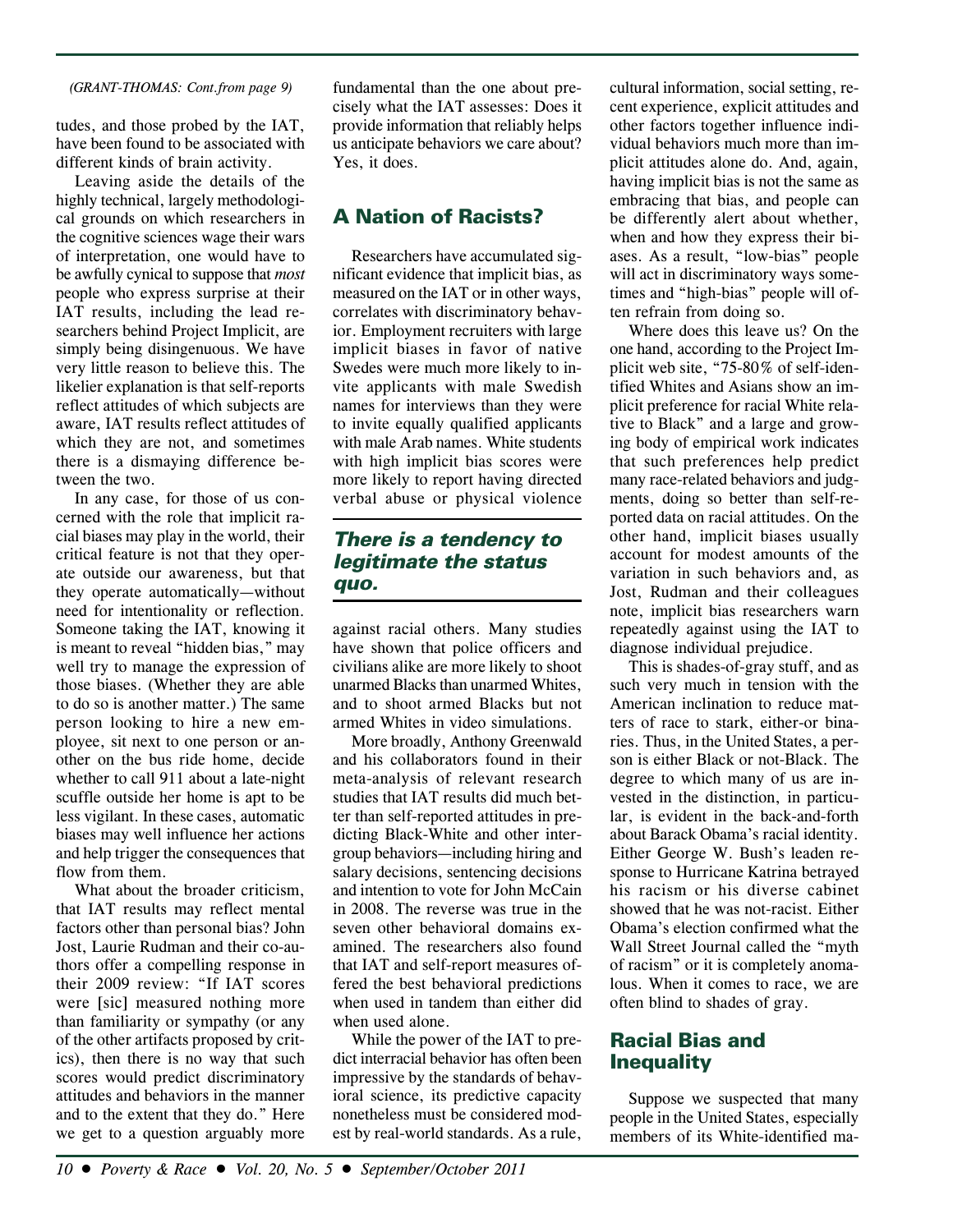jority, harbored readily activated biases, implicit or explicit, against people of color and especially against Black Americans. (In 2009, public opinion scholars Lawrence Bobo and Camille Charles concluded that "between half and three-quarters of whites in the United States still express some degree of negative stereotyping of blacks and Latinos.") Suppose we knew that these biases sometimes manifest in discriminatory behaviors. Suppose we recognized the substantial role that human discretion plays in the distribution of societal benefits, burdens and resources in such opportunity arenas as housing, education, employment and criminal justice. And what if we also recognized that the power to distribute benefits and burdens was vested overwhelmingly in the hands of White Americans?

Under this set of assumptions, that three in four African Americans are confined to 16% of the nation's census block groups would not surprise us. The gross overrepresentation of Latinos and African Americans in our country's prisons would not shock us. It might not even shock us to learn that the only two states that allow prisoners to vote, Maine and Vermont, are also the two "whitest" states in the country. An argument like that proposed by Alberto Alesina and Edward Glaeser, that the United States' greater racial and ethnic diversity accounts for half the difference between this country's public welfare spending and Europe's more generous support for its poor, would seem quite plausible on its face.

The point, of course, is that interpersonal bias has very practical implications for our work on race. Let's consider the case of racial segregation in some detail. With reference to the pronounced residential segregation of African Americans, I suggest that racial preferences might enforce segregation in the United States today in at least four ways.

**Historical sediment.** Many people have elaborated on the ways that White racial attitudes, especially in the North, fueled a range of "fight" and "flight" responses directed mainly

against African Americans through much of the twentieth century. I propose two ongoing effects. First, history has bequeathed us patterns of segregation in many metro areas of the Northeast and Midwest that would require time to disrupt even if racial attitudes, policies and housing market practices today presented no further obstacles to doing so. Absent strong remedial action, segregation in motion tends to stay in motion. Second, in some areas, historical antagonisms and discriminatory public policies have entrenched entitlements to "racialized space" that residents regard as invariable.

## **Personal biases are not required to maintain some inequalities.**

**Policy preferences.** We know that public support for policies depends substantially on the explicit racial preferences people bring to their considerations. We know much less about how implicit attitudes affect policy choices, though one recent study concluded that the IAT captures automatic attitudes that shape individual preferences for immigration policy.

Current policy struggles with implications for racial segregation abound. In Milwaukee, then-County Executive Scott Walker (same guy) successfully championed a fight against developing public transportation that would have connected mostly-Black city residents to jobs in mostly-White suburban areas. To similar effect, Westchester County's (NY) Executive so far has defied federal orders to dismantle exclusionary zoning ordinances that have limited the availability of affordable housing throughout much of the county. It is quite likely that racial attitudes drive much of the dynamic in these cases and many comparable ones across the country.

**Private actions.** Any hope we have to generate much greater neighborhood integration will depend largely on modifying people's automatic associations about race. A video experiment by Maria Krysan and three collaborators found that Whites in Chicago and Detroit regard all-Black and racially-mixed neighborhoods as much less attractive than literally identical neighborhoods with White residents alone. We see the corresponding dynamics in places like Cincinnati, St. Louis and Philadelphia, where African-American and, in some cases, Latino movement to older suburbs have been echoed by the movement of Whites to the exurbs.

One of the most notable findings of the literature on residential segregation has been the status of African Americans as both the least-favored neighbors and the group most disposed toward integration. Bobo and Charles report that "[a]ctive racial prejudice negative racial stereotypes, feelings of social distance, and perceptions of racial group competition—is the primary factor driving preferences for neighborhood racial integration, and prejudice is therefore implicated in the persistence of racially segregated communities." A more recent trend finds more middle-class African Americans wanting to settle in predominantly "Black" neighborhoods, possibly presenting yet another attitudinal barrier to greater integration.

**System justification.** System justification theory highlights the tendency, shared by advantaged and subordinate groups alike, to legitimate the status quo. The professed beliefs of many Whites that residential segregation is fed mainly by the wish of African Americans and Latinos to "be with their own," by their reluctance to do the hard work required to succeed, or simply by (legitimate) socioeconomic differences rather than (illegitimate) racial aversions can all be construed as supportive of the theory.

*(Please turn to page 12)* So too, arguably, do results from a 2007 Pew Research Center survey showing majorities of African Americans agreeing that Blacks were mainly "responsible for their own condition" (53%) and that the "values held by middle class blacks and poor blacks have become more different" (61%). Almost 4 in 10 respondents believe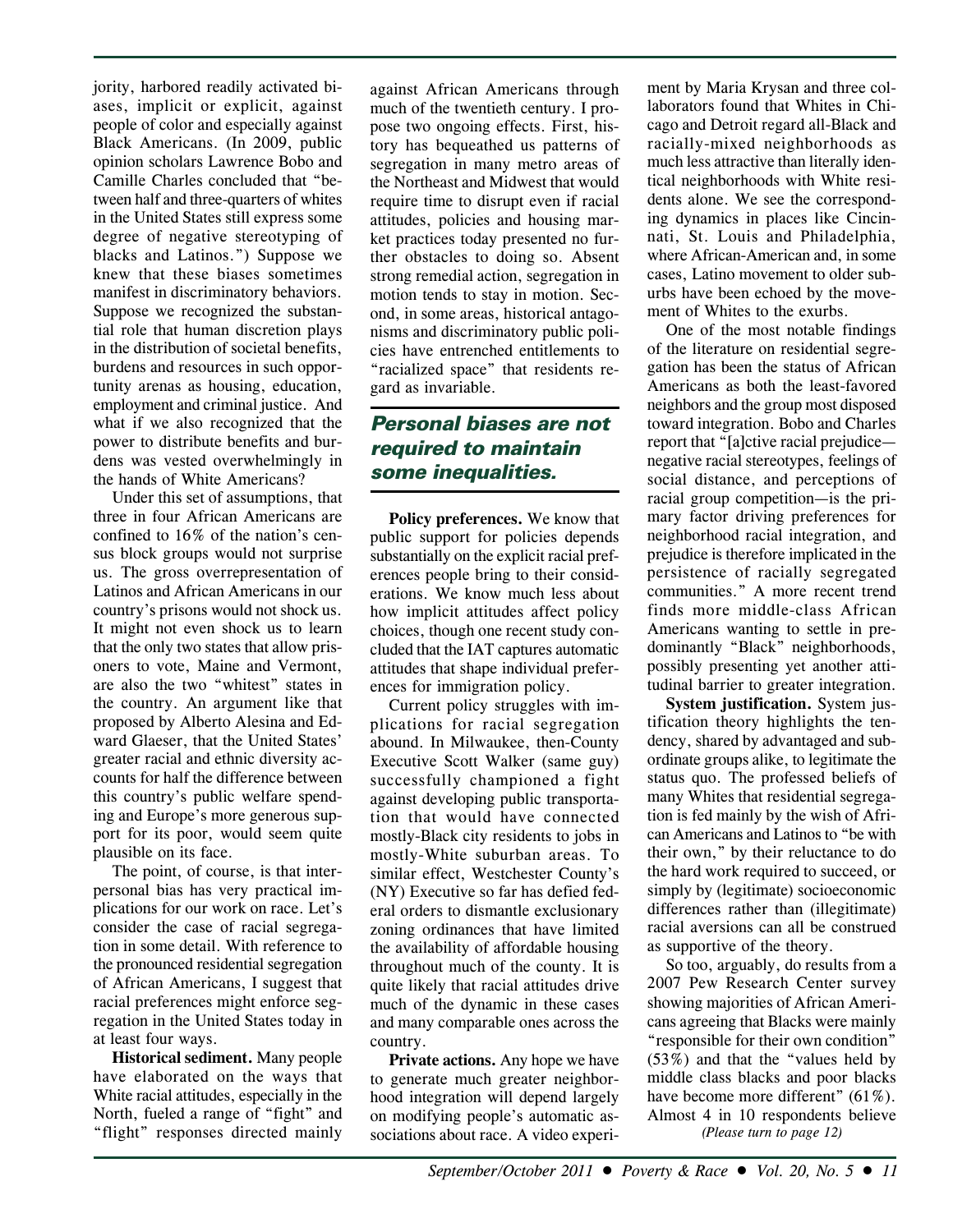#### *(GRANT-THOMAS: Cont. from page 11)*

that "because of diversity within their community, blacks can no longer be thought of as a single race." How same-group racial attitudes, inflected by notions of deservingness, condition the wish of Black Americans to live among same-race peers across class lines, and our willingness to remain invested in the broader struggle to upturn the racial status quo—these are issues that would reward additional study.

### **Our Multivariate World**

Of course, the persistence of segregation and most other features of racial inequity cannot be due entirely to the persistence of implicit or explicit biases. For one thing, unless we believe that racial biases have actually *worsened* over time, even pervasive bias cannot account for the rapidly increasing resort to incarceration over the last three decades, the resegregation of public schools in the South, the recent widening of the racial wealth divide, or the bifurcation of fortunes within the African-American population, among other trends.

For another, we know that personal biases are not required to maintain some inequalities, though pervasive biases surely exacerbate them. An appallingly high number of Black and Latino children attend high-poverty schools with too few qualified teachers, crumbling buildings and classes that prepare them poorly for college. In 2000, one in four Black children and one in eight Latino children (but only one in 100 White children) lived in a severely distressed neighborhood. These kinds of institutional and structural inequalities have terrible, selfreinforcing consequences for the people of color who suffer them, regardless of the play of biases within them.

We are complex creatures living in a multivariate social world largely of our creation. Making substantial progress in remedying racial injustice and inequality will require a multipronged, insistently integrated approach that engages issues of bias, culture, ideology, institutional and structural inequities, and power. The lag with respect to progressive policy reform that Banks and Ford lament is about the ascension of color-blindness as a norm in public life; about who controls the policy levers, and who does not; about the cultural models to which those decision-makers and most of their constituents subscribe with respect to racial inequality; and so on. An unhealthy preoccupation that racially progressive people have with anti-discrimination law has very little to do with it.

#### **Implicit Bias and Racial Justice – Next Steps**

In terms of research, and even more in terms of vision and strategy, we have much to learn and much to do. With respect to the implicit bias agenda in particular, we have a range of pressing needs.

We need a deeper understanding of the factors that shape the initial development of implicit bias in young people and on a community-wide scale; better processes and tools for demystifying the idea of implicit bias with lay audiences; wider acceptance of the need to engage implicit bias among racial progressives and moderates; better tools for measuring implicit bias and its behavioral effects across contexts; much greater headway in fashioning policy and practical remedies to bias; and more insights into the ways implicit bias shapes our social structures and vice versa. By what mechanisms do our biases shape the institutional structures we create and allow to persist? How do we reconcile that premise with the systems perspective that draws attention to unintended consequences? How do the structures we create impact the way we think about people?

Time to get back to work. ❏

# **Beyond Bias**

## by Olatunde Johnson

**P**rofessors Banks and Ford are correct to highlight the dangers of the current preoccupation with implicit bias among academics and civil rights advocates. The central problem is not an empirical ambiguity in the Implicit Association Test (IAT). And, notwithstanding the Court's recent decision in *Walmart v. Dukes* questioning expert testimony that relied in part on the science of implicit bias, I am more hopeful than Professors Banks and Ford about the utility of implicit bias research for law and policy. Yet I agree with their essential observation that implicit bias is too thin an account of the forces that maintain contemporary racial inequality.

*Olati Johnson (johnsonolati@ yahoo.com), a PRRAC Board member, is Associate Professor at Columbia Law School.*

Of course, I understand the appeal of the implicit bias research. The findings of the IAT and other research on unconscious bias appear to provide an empirical account for continuing racial inequality, potentially countering narratives that focus on individual attributes. Also, the unconscious bias account centers not on historic discrimination, but on contemporary discrimination in which we are all complicit. But in presenting implicit bias as universal, something that we all harbor and experience, this account obscures the extent and multiplicity of barriers facing the most disadvantaged groups in our society. Moreover, an emphasis on individual-level behavior—whether covert or explicit —fails to show how individual processes are reinforced or produced by private and public institutions. In short, it omits what we have typically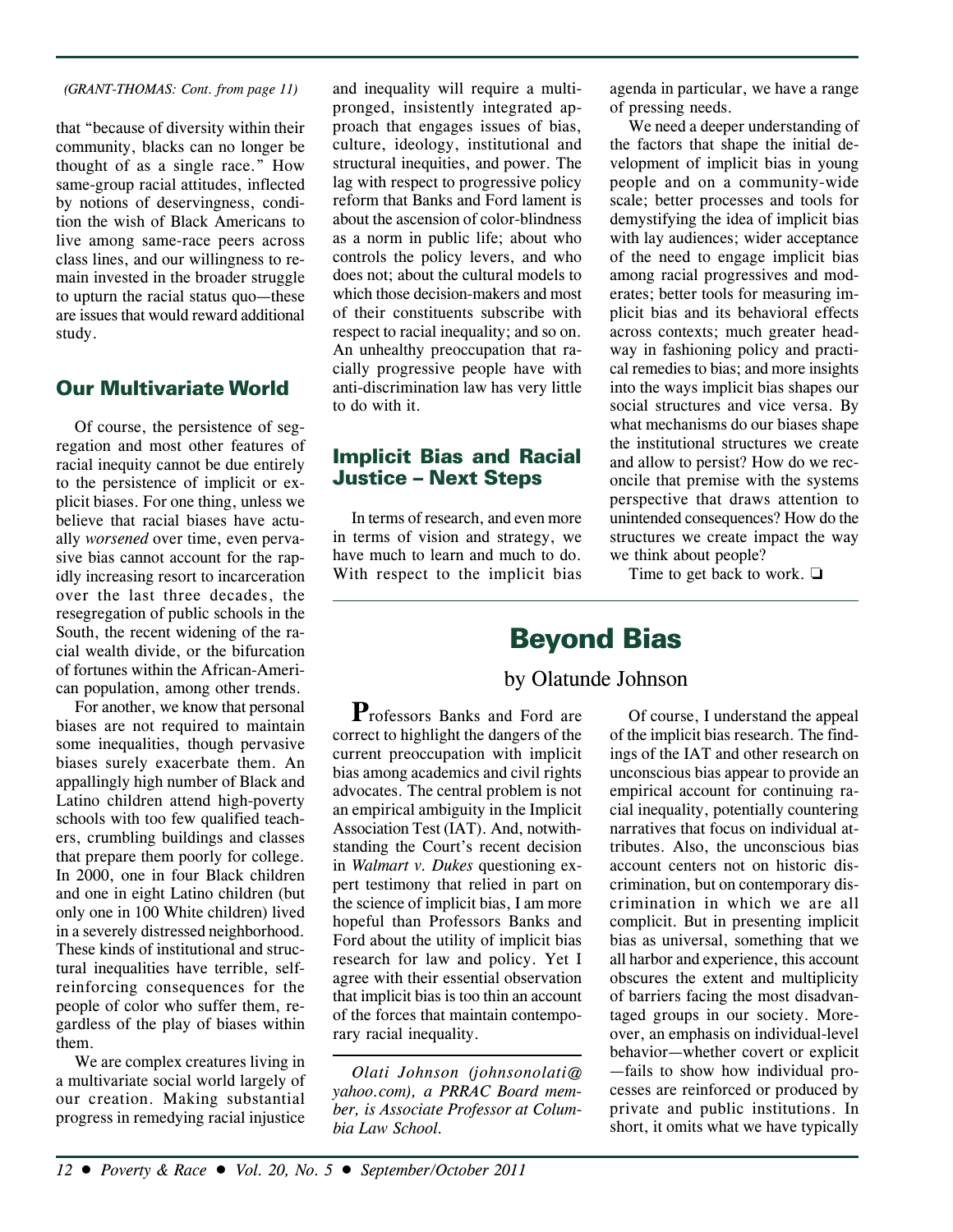called the "structural" aspects of inequality.

In my view, our challenge as scholars and advocates concerned about inequality should be to provide rich empirical accounts of the contemporary forces that sustain inequality. Just terming these inequalities "structural" will not go far enough. The term conjures up racial discrimination that is too pervasive and amorphous to be quantified or remedied. Instead, to capture the appeal of empirical accounts of bias, we need to similarly document how the structural aspects of racial inequality are maintained today—for instance, by showing how racialized geographic spaces operate to limit economic and social advancement or how race-specific networks and poor social capital contribute to racial disparities in employment. In addition, rather than simply concentrating on the individual, we need to show the symbiotic relationship that exists between individual-level bias and the macro-level forces that sustain inequality.

Rich accounts are manifest in research showing how race-neutral policies interact with individual level bias to produce racial disparities in juvenile justice confinement; in Deidre Royster's account of how segregated job networks exclude African Americans from blue collar jobs; and Devah Pager's work showing how employer attitudes, discrimination and the racialized consequences of mass in-

#### **I see promise in litigation and policy advocacy.**

carceration affect labor market outcomes for African Americans. Lawyers and advocates should build on this research to promote better understanding of contemporary racial inequality, and to alter the policies and institutional practices that produce it.

 At the end of their piece, Professors Banks and Ford argue that the contemporary problems of racial inequality are better addressed by

"policy," not law. Their suggestion is that law is best suited to eradicating bias, and has little purchase in addressing more systemic barriers. Here I would disagree. Law, after all, is about litigation and regulation, advocacy and problem-solving, about legislatures and policymaking bodies. I see promise in litigation and policy advocacy that promotes spatial integration and regional equity in housing, challenges disparities in the criminal and juvenile justice system, furthers transportation equity, and battles occupational segregation and pay inequities in low-wage jobs. These efforts combat not just discrimination, but what Glenn Loury calls "development bias"—the policies and practices that lead to "unequal chances to realize one's productive potential." These interventions understand that civil rights lawyering is more than anti-discrimination practice, it is challenging the multitude, complex and enduring forces that sustain racial inequality. ❏

We are grateful that so many scholars and civil rights activists took the time to consider our arguments and to reply to them. We cannot address to all of the important issues that the commentators raise, so we have decided to respond to what we see as their major themes. One set of issues is substantive: What does the research show? How do we conceptualize racial inequality? The other set of issues is pragmatic and political: What are the most promising avenues of reform?

#### **Substantive Concerns**

Many commentators remarked that the implicit bias research is more nuanced than we acknowledged. We are very familiar with the empirical research and we agree that the primary

# **Banks and Ford Response**

research is remarkably nuanced and careful. But any fair reading of that research would have to acknowledge the difficulty that we discuss in our original article: that of disentangling covert bias from unconscious bias. Andrew Grant-Thomas notes that the purpose of the IAT is to "probe attitudes that people may be unable or unwilling to report." That characterization both highlights and elides precisely our point: the distinction between covert and unconscious attitudes. We view the IAT more as a useful and subtle measure of covert racial attitudes than as a measure of wholly unconscious attitudes.

The thrust of our critique, though, is not simply to quibble with the research. We think that the research exemplifies a widely shared view: that the problem of racial inequality is in large part a problem of individuals'

biased attitudes. We do not embrace that characterization. We think that in contemporary society the problem of racial inequality is not primarily one of people having "biased" thoughts or acting on such biased thoughts. Pervasive racial inequalities persist, to be sure, and race remains salient largely because of those inequalities. But we think that the "problem" is those inequalities, not some supposedly biased mental state that has led to them.

This is not to say that racial bias doesn't exist or that people are colorblind. They most certainly are not. It is to say that many racial attitudes and stereotypes are in part a reflection of the social world that we all inhabit, a world in which racial disparities are pervasive, and in which prevailing contemporary racial attitudes are as

*(Please turn to page 14)*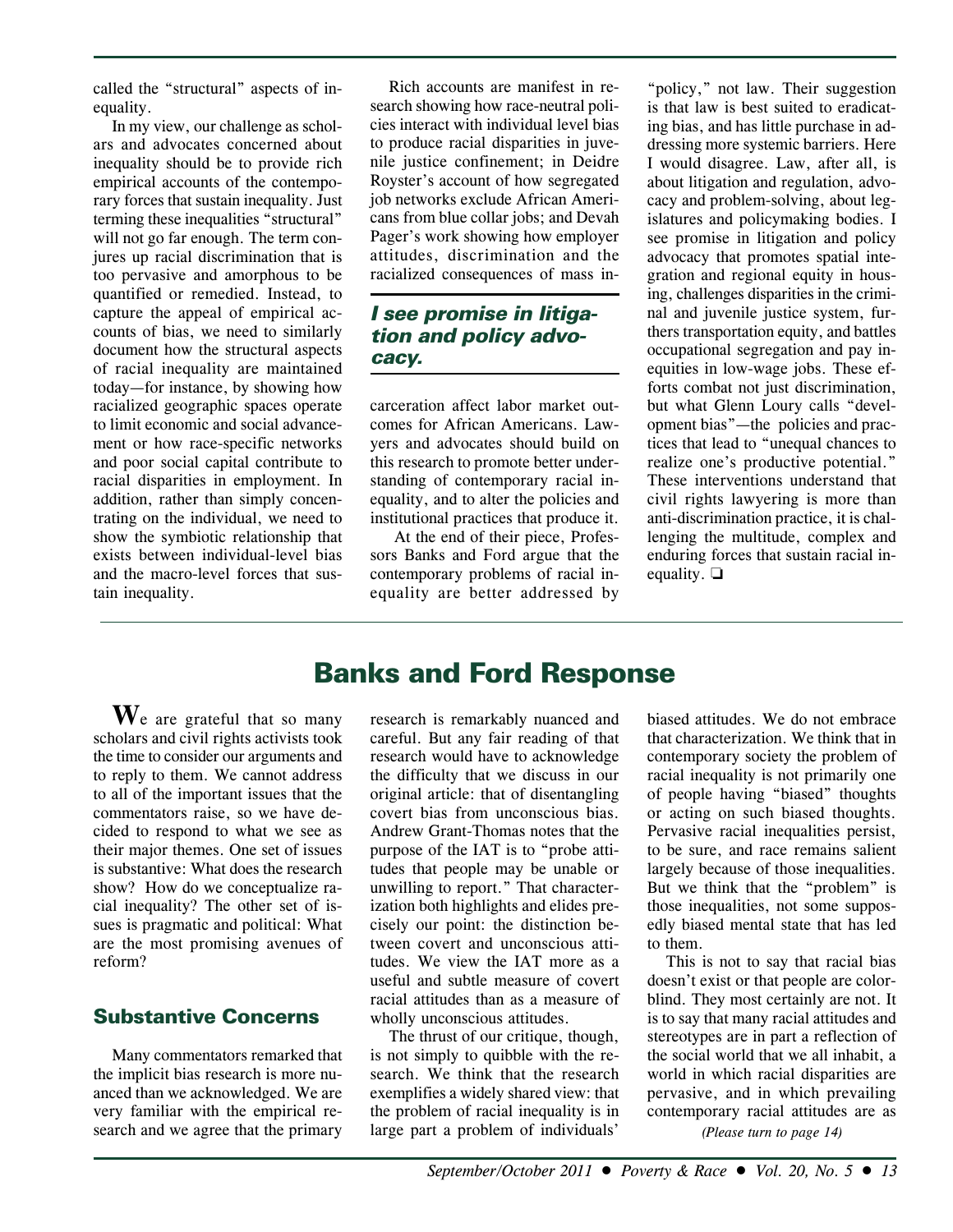#### *(RESPONSE: Cont.from page 13)*

much a symptom of inequality as its cause. Our view is perfectly consistent with the IAT research, if it is understood as a psychological reflection of substantive inequalities, but it is inconsistent with the use to which that research is often put, which is to unearth the hidden causes of biased decisions.

We are convinced that the nowdominant civil rights focus on mental state is misguided and that implicit bias analysis is just another way to focus on mental state. We think mental state has always been too elusive to serve as the basis for liability and remediation in specific disputes and it has very little to do with today's social injustices, and so we question the wisdom of a new focus on mental state.

### **Political and Pragmatic Concerns**

Typically, of course, the IAT is not portrayed as a measure of how substantive inequalities shape people's views. Nor do advocates highlight the difficulty of disentangling covert and unconscious attitudes. Rather, the research is often characterized in the media and by racial justice advocates in ways that eclipse the subtlety and limitations of the empirical findings. Commentators have suggested, for example, that the research links implicit bias to a wide range of discrimi-

### **Thanks for your contributions to PRRAC!**

Marcia Anderson Craig Flournoy Suzanne Post Emmett Schaefer

> You can also donate online (with paypal) at **www.prrac.org**

natory behaviors even when, in fact, the evidence was quite sparse.

Racial justice advocates are all too eager to the link implicit bias to all manner of race-related disparities. For example, the commentaries on our article suggest that the findings of Devah Pager's excellent work on race and incarceration in the job-seeking process and of Marianne Bertrand and Sendhil Mullainathan's well-known resume studies as evidence of implicit bias. In fact, neither study measured implicit bias—both were consistent with a range of explanations, including consciously concealed racial biases and more complex reactions to social familiarity and acculturation.

While some advocates genuinely have come to believe that implicit bias does account for some substantial portion of contemporary racial disparities, we suspect that others deploy implicit bias, either knowingly or not(!), in response to the political pressures with which all racial justice advocates must contend. We suspect that deep down, even many proponents of the implicit bias research sense that the findings are being stretched and deployed in ways that are not supported by the actual research. Yet they feel they have little choice.

As many of the commentators remarked, racial justice advocates face a political quandary: Many people don't want to talk about race; they would prefer to believe, especially after having elected a black President, that our nation's racial problems are behind us. And under no circumstances will people talk about race if there is a risk they will be labeled a racist. To this political impasse, implicit bias seems to come to the rescue. It seems to offer a way of encouraging people to talk about race, without fear of being labeled a racist. (After all, even many blacks, the research tells us, are implicitly biased against African Americans.)

We agree that it may be beneficial to have people talk more honestly about race, but we are less sanguine about whether the implicit bias framework will produce that conversation. But we worry that the prominence of the implicit bias framework depends in part on the exaggerated claims that so often are thrown around in the media and by some advocates. We suspect that if advocates consistently limited themselves to what rigorous social science research has actually demonstrated, much of the rhetorical punch of implicit bias would be lost and it would be one of the thousands of sound and useful social science theories that few outside the field are interested in. But the strong claims are speculative at best and reckless at worst. For example, some in the popular press have proposed that we could use the IAT to disqualify racist jurors. No respectable social psychologist would embrace this proposal, but it's just this kind of thinking that has made the IAT so popular.

Another problem arises if the implicit bias framework is successful in capturing the attention of policymakers. As the stakes become greater, the research and the claims made on its behalf will be subject to greater scrutiny. And as people begin to look more closely, many will conclude that implicit bias is not in fact the primary cause of racial differences in incarceration, employment or education, to name a few. Having relied so heavily on implicit bias, advocates will then be at a loss when people can reasonably disagree about whether implicit bias is the source of some particular social problem. Implicit bias will become yet another in a long line of tactical arguments used in the now depressingly repetitive debates about race and racism.

We suspect—and many of the comments confirm this suspicion—that many scholars and advocates know that implicit bias is not the real problem, but embrace it as a politically effective means of getting people to focus on the substantive racial disparities with which we are all concerned. If it weren't for the pressure to frame racial problems in terms of bias—as a result of the court-centric disparate treatment framework that animates the legal and political approach to racial inequality—we suspect that many researchers would be freer to acknowl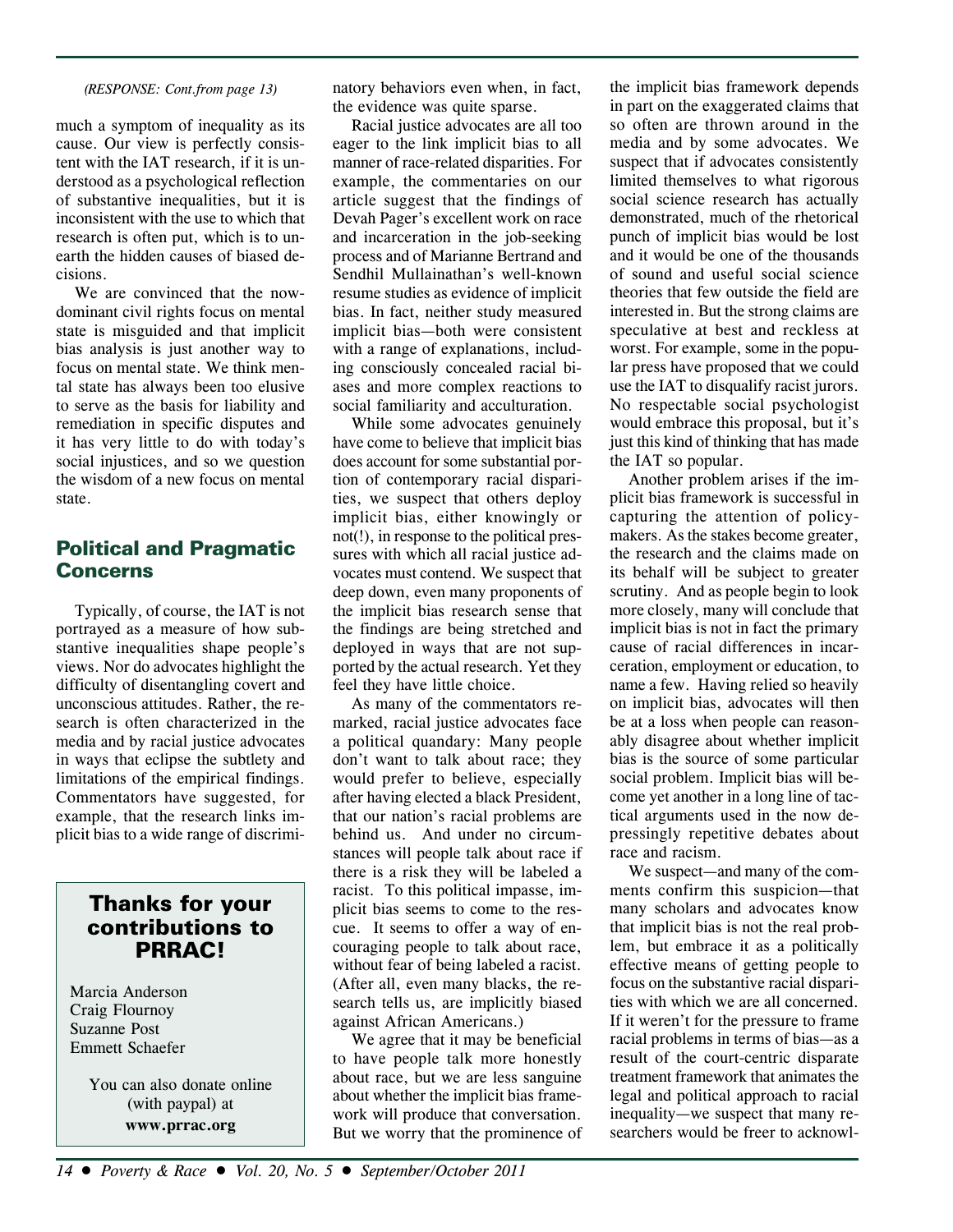edge the ambiguity of the findings, and not to attempt so relentlessly to force a set of various and complex social problems into the narrow box labeled "unconscious bias."

Implicit bias is unlikely to cause people to focus on the substantive disparities; in fact, it is more likely, in the long run, to reinforce the view that a situation is not racially unjust unless a "biased" decision-maker can be identified and blamed. If no biased decision-maker is available, or the decision-maker is found not to be biased, then, according to this logic, there is no injustice. Although many of the commentators hope that a focus on implicit bias will expand our focus beyond isolated acts of discrimination, we think that the implicit bias approach is more likely to reinforce the misguided idea that malignant mental state is the crux of racial injustice.

This strikes us as another case in which liberals and progressives have been politically out-maneuvered by conservatives. Once progressives focused directly on substantive inequalities and the importance of policy reform, while conservatives preferred the piecemeal and inevitably incomplete approach of courts focused on individual acts of discrimination. Ironically, today many progressive advocates have embraced a framework that tends to eclipse the structural and substantive inequalities that generate contemporary racial problems. We believe that individual psychology is simply the wrong focus for civil rights law. The Left knew this in the 1970s, when it was less true than it is today. But after decades of conservative insistence that individual animus is the sine qua non of a civil rights violation, the Left, having basically accepted this bad premise, is frantically trying to gin up new forms of "bias" to attack.

The political payoff of the implicit bias approach is uncertain and the substantive focus misplaced, so why not turn our sights directly on the real problems? Why not zero in unapologetically on the complicated his-

*(Please turn to page 17)*

#### **Resources**

Annotated bibliography on implicit bias research and commentary: www.prrac.org/ pdf/PRRAC\_implicit\_bias\_annotated\_bibliography.pdf

A comprehensive primer on implicit bias from UCLA Professor Jerry Kang: http:/ /jerrykang.net/2011/03/13/getting-up-to-speed-on-implicit-bias/

Bennet, Judge Mark W., "Unraveling the Gordian Knot of Implicit Bias in Jury Selection," 4 *Harv. L. & Pol'y Rev.*149 (2010).

Bertrand, Marianne & Sendhil Mullainathan, "Are Emily and Greg More Employable than Lakisha and Jamal? A Field Experiment on Labor Market Discrimination," *The American Economic Review*, 94(4), 991-1013 (2004).

Bobo, Lawrence and Camille Charles. 2009. "Race in the American Mind: From the Moynihan Report to the Obama Candidacy." *The ANNALS of the American Academy of Political and Social Science* 621: 243-259. Available at http:// www.wjh.harvard.edu/soc/faculty/bobo/pdf%20documents/RaceMind.pdf

Brown, Michael K. et al., *Whitewashing Race: The Myth of a Color-Blind Society* (Univ. of California Press, 2003)

Dovidio, John F. et al., "Implicit and Explicit Prejudice and Interracial Interaction," 82 *J. Personality & Soc. Psychol.* 62 (2002).

Gladwell, Malcolm, *Blink: The Power of Thinking Without Thinking* 14 (Little, Brown 2005).

Greenwald, Anthony, Andrew Poehlman, Eric Uhlmann, Mahzarin Banaji. 2009. "Understanding and Using the Implicit Association Test: III. Meta-analysis of Predictive Validity." *Journal of Personality and Social Psychology* 97: 17–41.

"The Id, The Ego, and Equal Protection: Reckoning with Unconscious Racism," 39 *Stan. L. Rev*.317, 323 (1987).

Jost, John, Laurie Rudman, Irene Blair, Dana Carney, Nilanjana Dasgupta, Jack Glaser & Curtis Hardin. 2009. "The Existence of Implicit Bias is Beyond Reasonable Doubt: A Refutation of Ideological and Methodological Objections and Executive Summary of Ten Studies that No Manager Should Ignore." *Research in Organizational Behavior* 29: 39–69.

Krysan, Maria, Mick Couper, Reynolds Farley & Tyrone Forman. 2009. "Does Race Matter in Neighborhood Preferences? Results from a Video Experiment," *American Journal of Sociology*, Vol. 115 (2): 527-559.

Loury, Glenn C., *The Anatomy of Racial Inequality* (Harvard Univ. Press, 2003)

Mauer, Marc, "Racial Impact Statements: Changing Policies to Address Disparities," available at http://www.sentencingproject.org/doc/rd\_abaarticle.pdf

Nosek, Brian, Anthony Greenwald & Mahzarin Banaji. 2005. "Understanding and Using the Implicit Association Test: II. Method Variables and Construct Validity." *Personality and Social Psychology Bulletin* 31: 166–180.

Pager, Devah, *Race, Crime and Finding Work in an Era of Mass Incarceration* (Univ. of Chicago Press, 2007).

Pérez, Efrén. 2010. "Explicit Evidence on the Import of Implicit Attitudes: The IAT and Immigration Policy Judgments." *Political Behavior* 32(4): 517-545.

Pew Research Center. 2007. "Blacks See Growing Values Gap Between Poor and Middle Class." Available at http://pewsocialtrends.org/files/2010/10/Race-2007.pdf

Remapping Debate. Available at http://www.remappingdebate.org/map-data-tool/ mapping-and-analysis-new-data-documents-still-segregated-america

Resolution on Marriage Equality for Same-Sex Couples, American Psychological Association (Aug.11 & 15, 2011), http://www.apa.org/about/governance/council/ policy/same-sex.aspx .

Royster, Deidre A., *Race and the Invisible Hand: How White Networks Exclude Black Men From Blue-Collar Jobs* (Univ. of California Press, 2003).

Shuford, Reggie, "Reclaiming the 14th Amendment," *Daily Journal* (Feb. 3, 2010)

"The Ten Most Segregated Urban Areas in America." Available at http:// www.salon.com/news/politics/war\_room/2011/03/29/most\_segregated\_cities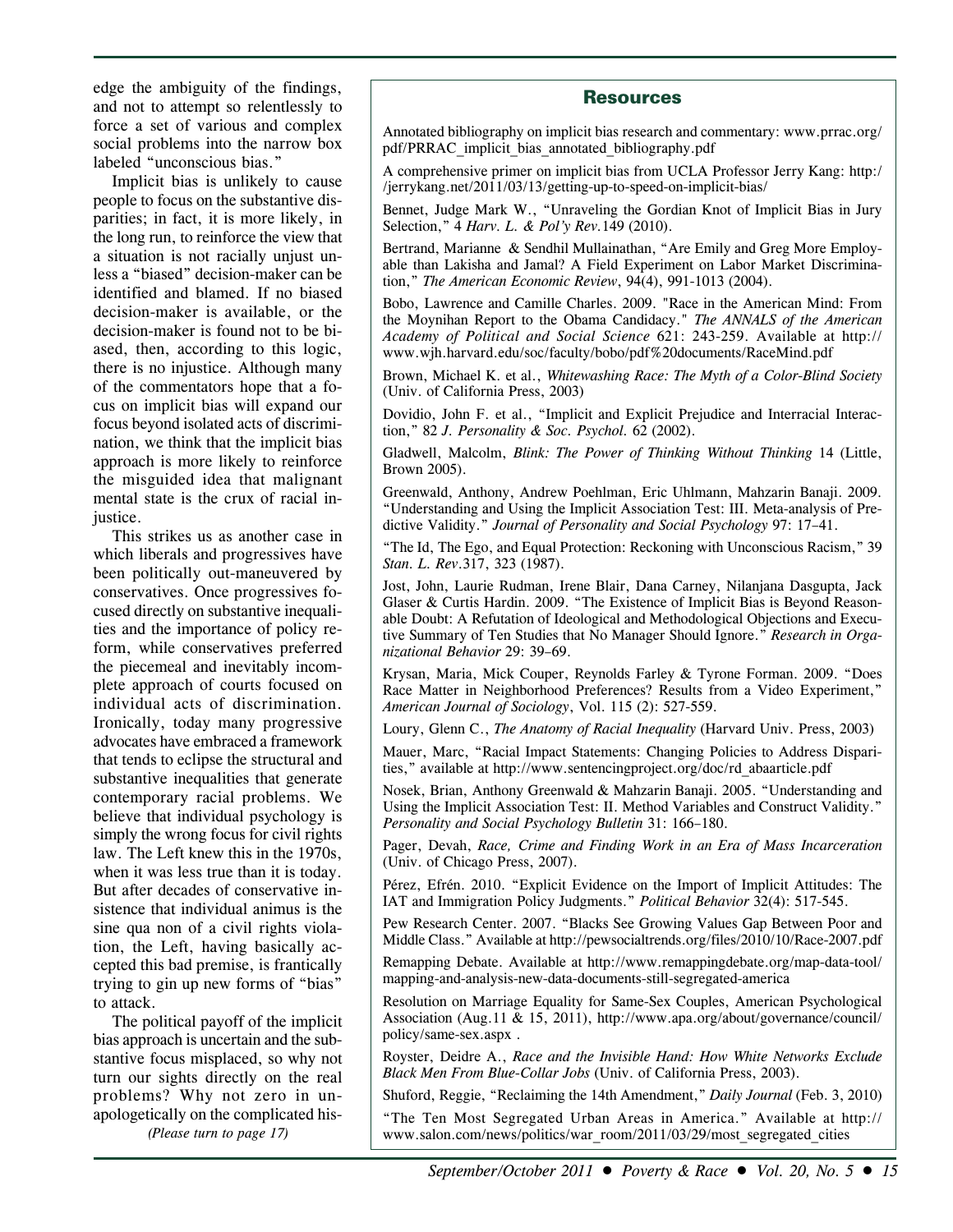# **Four New Studies on Race and Poverty Trends**

*In the past few weeks, a number of important new studies on racialized poverty and inequality have been released, using a five-year data "snapshot" from the American Community Survey. Taken together, these studies illustrate the persistent disproportionate racial impact of poverty in America, rising numbers of African-American and Latino families living in high-poverty neighborhoods, and alarming increases in overall poverty and wealth inequality. These studies also help to provide context for disturbing new poverty data, released in mid-September, that show increasing rates of poverty for African Americans and Latinos (27% and 26%, respectively), and an overall poverty rate (15.1%) at its highest level since 1993.We provide some highlights from four of these reports in the brief summaries below:*

Rolf Pendall, Elizabeth Davies, Lesley Freiman & Rob Pitingolo, *A Lost Decade: Neighborhood Poverty and the Urban Crisis of the 2000s* (The Urban Institute, for the Joint Center for Political and Economic Studies, September 2011), available at www.jointcenter.org/institutes/ health-policy:

- The number of people in high-poverty neighborhoods increased by nearly 5 million since 2000, when 18.4 million metropolitan residents (7.9% of the total) lived in high-poverty neighborhoods. This rise since 2000 is a significant setback compared with progress in the 1990s.
- African Americans, Hispanics and American Indians continue to be substantially more likely to live in highpoverty neighborhoods than white non-Hispanics, and people who live below the poverty line—especially minorities in poverty—are at special risk of living in highpoverty neighborhoods.
- The report also includes interesting insights on the variations in concentrated poverty trends across different metro areas, the increasing racial/ethnic heterogeneity of many high-poverty neighborhoods, and an analysis of the racial and economic trajectories since 1970 of the original "ghetto" neighborhoods identified in the 1968 Kerner Commission report.

Pew Research Center, *Twenty-to-One: Wealth Gaps Rise to Record Highs Between Whites, Blacks and Hispanics* (July 2011), available at http://pewsocialtrends.org/:

- In the wake of the foreclosure crisis, the median wealth of white households is now 20 times that of black households and 18 times that of Hispanic households.
- This wealth gap between whites and minorities is at a historic high, largely because of the slide in housing prices. From 2005 to 2009, inflation-adjusted median wealth fell by 66% among Hispanic households and 53% among black households, compared with just 16% among white households.
- Hispanics were hit hardest by the meltdown in the housing market. From 2005 to 2009, the median level of home equity held by Hispanic homeowners declined by half—from \$99,983 to \$49,145—while the homeownership rate among Hispanics was also falling, from 51% to 47%.

John R. Logan, *Separate and Unequal: The Neighborhood Gap for Blacks, Hispanics and Asians in Metropolitan America* (Brown University, July 2011) available at www.s4.brown.edu/us2010/

- This study finds that African Americans and Latino families live in substantially poorer neighborhoods than white families, notwithstanding family income levels.
- Overall, Black and Hispanic households live in neighborhoods with more than one-and-a-half times the poverty rate of neighborhoods where the average non-Hispanic white lives.
- The average black or Hispanic household earning more than \$75,000 still lives in a less affluent, resource-rich neighborhood than a white household that earns less than \$40,000.
- Even Asians, who have higher incomes than blacks and Hispanics and are less residentially segregated, live in somewhat poorer neighborhoods than whites.
- Racial segregation itself is the prime predictor of which metropolitan regions are the ones where minorities live in the poorest and least desirable neighborhoods.

Nancy McArdle, Theresa Osypuk, Erin Hardy & Dolores Acevedo-García, *Child Segregation Issue Brief* (Diversity Data Project, July 2011) available at http://diversitydata. sph.harvard.edu

- This study's authors found that segregation levels remain high for black and moderate for Latino children living in the 100 largest metropolitan areas, although residential segregation declined moderately between 2000 and 2010.
- Black segregation fell substantially in large, highly segregated Midwestern metros, such as Detroit, Chicago, Minneapolis and Kansas City, and in smaller metros in Florida and the West.
- While blacks faced higher segregation rates, black segregation fell in the great majority (83) of the 100 largest metro areas; whereas, Latino segregation fell in only 52 metro areas.
- Increasing segregation of Latino children in many of the small to medium-sized metros in the South and Midwest, which are experiencing some of the fastest Latino growth, bears careful attention.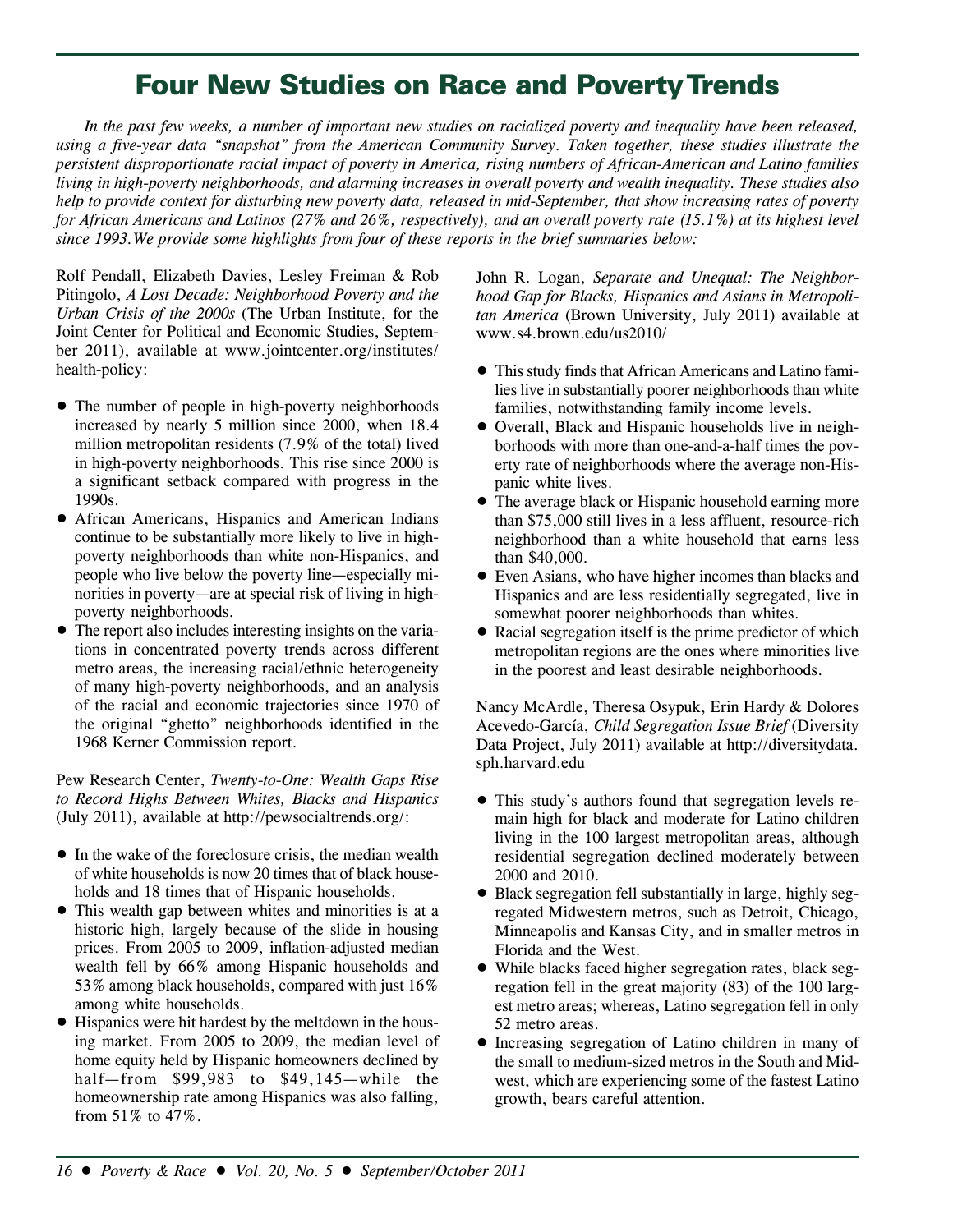#### *(RESPONSE: Cont.from page 15)*

torical and contemporary forces that sustain and promote harmful racial inequalities? This would not guarantee results, as many of the commentators note, nor would it magically surmount all the obstacles to sustained and serious conversation about racial injustice, but it would at least direct our own analytic energies in the right direction. It would direct attention to real problems, rather than politically expedient measures, and it would move us closer to practical solutions and away from futile conceptual puzzles (can a person be biased and not know it?).

Of course the implicit bias framework is not the primary impediment to a more substantive and fruitful analysis of racial inequality (and we

have never suggested otherwise), but it certainly doesn't help matters. The current focus on implicit bias is grossly out of proportion to its utility or capacity to advance our understanding of social injustice and law reform. As such, it threatens to both divert energies better spent on more practical solutions and to reinforce the dangerous belief that mental state is the central issue in civil rights law. The obsession with implicit bias strikes us as an act of desperation by advocates and scholars who have watched civil rights law undermined, dismantled or turned against itself year after year. We sympathize: Desperation is an understandable response in the era of the Roberts Court, and implicit bias seems to offer at least a modest response to a growing hostility to civil rights claims: any port in a storm. Still, we

**The U.S. Human Rights Network is holding its 2011 Natl. Human Rights Conf. & Membership Meeting, Dec. 9-11 in Los Angeles. Contact info@ushrnetwork.org**

believe the implicit bias "solution" to the unraveling of civil rights law is a false hope, and we hope to discourage those we see as our allies from mistaking shallow and rocky shoals for a safe harbor. ❏

# **Resources**

*Most Resources are available directly from the issuing organization, either on their website (if given) or via other contact information listed.*

*Materials published by PRRAC are available through our website: www.prrac.org. Prices include the shipping/ handling (s/h) charge when this information is provided to PRRAC. "No price listed" items often are free.*

*When ordering items from PRRAC: SASE = selfaddressed stamped envelope (44¢ unless otherwise indicated). Orders may not be placed by telephone or fax. Please indicate from which issue of* P&R *you are ordering.*

#### **Race/Racism**

• *At the Dark End of the Street: Black Women, Rape and Resistance: A New History of the Civil Rights Movement from Rosa Parks to the Rise of Black Power,* by Danielle L. McGuire (324 pp., 2010, \$27.95), has been published by Knopf. [12866]

• **"America's Tomorrow: Is Our Racial Gap Becoming a Generation Gap?,"** by Angela Glover Blackwell, a 3-page column by the CEO of PolicyLink (and former PRRAC Bd. member), can be found along with other elements of their multimedia series, "America's Tomorrow: Equity in a Changing Nation"—at www.PolicyLink.org/ AmericaTomorrow [12874]

**• "Back on the Bus: Remembering the Free-**

**dom Riders,"** by Calvin Trillin, appeared in the July 25, 2011 *New Yorker*. The well-known writer reflects on his early 60s experience in the Atlanta bureau of *Time* and on the role of reporters. [12876]

• *Red Summer: The Summer of 1919 and the Awakening of Black America,* by Cameron McWhorter, a *Wall St. Journal* reporter, has been published by Henry Holt (352 pp., 2011, \$32.50). [12877]

**• "The Equal Rights Center's 2010 Annual Report"** can be downloaded at www.equal rightscenter.org/ annualreport [12886]

• *The Civil Rights Reader: African American Literature from Jim Crow to Reconstruction,* by Julie Buckner Armstrong & Amy Schmidt (363 pp., 2009),

has been published by Univ. of Georgia Press. [12889]

• *Ethnicity and Race in a Changing World* is preparing its 5th issue, which will go live in Sept., 2011. They are looking for submissions for Issues 6 and 7. Submission guidance for essays and further inf. from racereviewjournal@ manchester.ac.uk, www.racearchive.org.uk [12893]

• **Young Men's Initiative:** NYC Mayor Michael Bloomberg has launched a comprehensive effort to tackle disparities between young black and Latino males and their peers. Key areas are Education, Employment, Health and Justice. Further inf. from Melanie Herzog, City Hall, NYC, NY 10007. [12911]

• **"Separate and Unequal: The Neighbor-**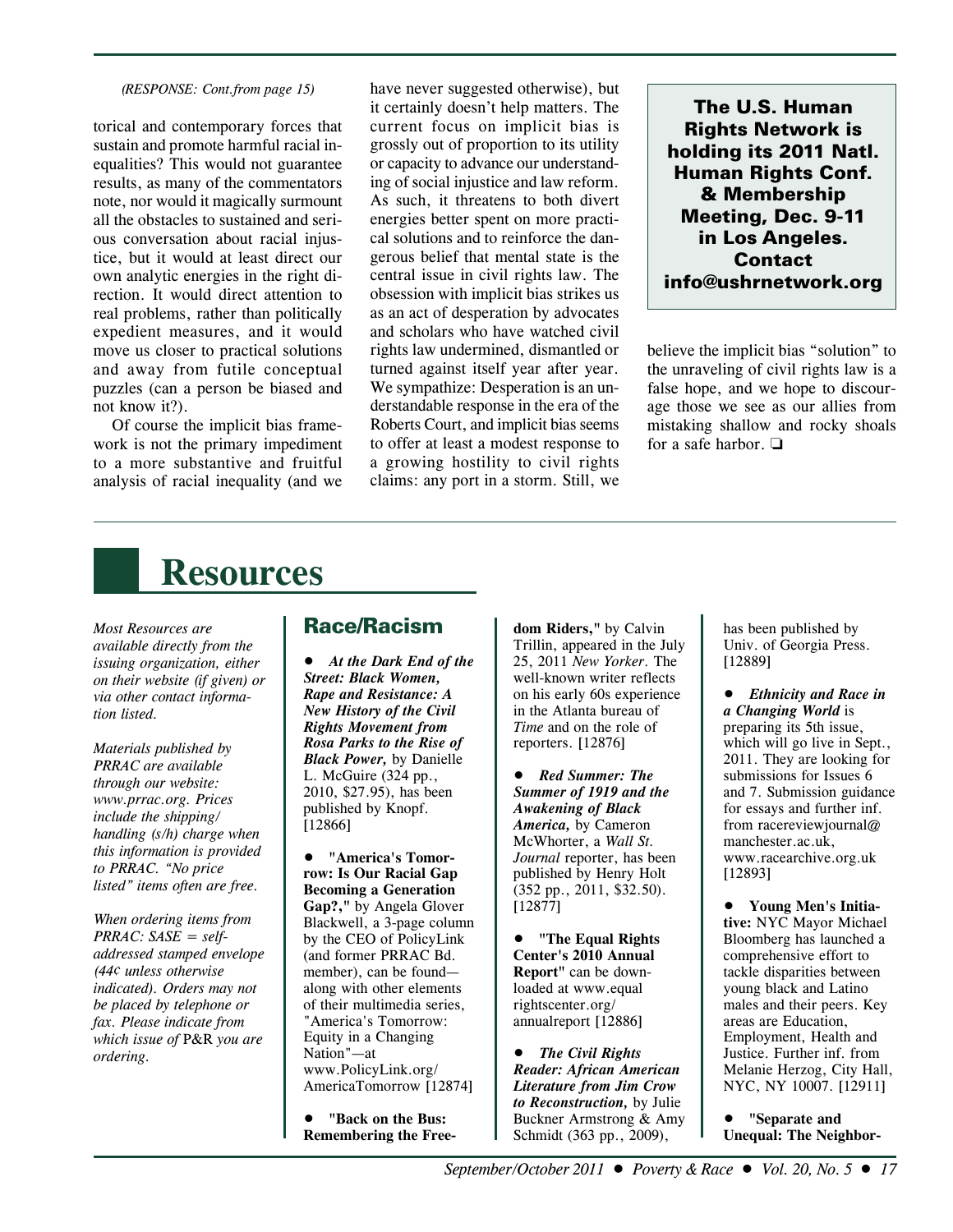**hood Gap for Blacks, Hispanics and Asians in Metropolitan America,"** by John R. Logan (23 pp., July 2011), is available on Brown University's website: http:// www.s4.brown.edu/ us2010/Data/Report/ report0727.pdf [12912]

• *Islamophobia: The Ideological Campaign Against Muslims,* by Stephen Sheehi (291 pp., 2011, \$16.95), has been published by Clarity Press. Available from Teaching for Change, 800/763-9131 [12913]

• *The African American Odyssey of John Kizell: A South Carolina Slave Returns to Fight the Slave Trade in His Homeland* **[Sierra Leone],** by Kevin G. Lowther & Joseph Opala (301 pp., May 2011, \$43.95), has been published by Univ. of South Carolina Press. Available from Teaching for Change, 800/ 763-9131. [12915]

• *American Uprising: The Untold Story of America's Largest Slave Revolt,* by Daniel Rasmussen (276 pp., 2011), has been published by Harper Collins. [12927]

• **"The New Metro Minority Map: Regional Shifts in Hispanics, Asians, and Blacks from Census 2010,"** by William Frey (17 pp., Sept. 2011), is available (no price given) from The Brookings Institution Metropolitan Program, 202/797-6139. [12956]

• **"The Great Mississippi Road Trip,"** sponsored by the Mississippi Center for Justice, will take place **Oct. 13-16, 201**1. Included are Medgar Evers' home, the B.B. King Museum, the town of Mound Bayou, the Fannie Lou Hamer Memorial Site,

and Bryant's Grocery (where Emmett Till's fatal encounter took place). Inf. from the Center, PO Box 1023, Jackson, MS 39215- 1023, [12885]

• **"Transforming Race: Visions of Change,"** sponsored by The Kirwin Institute for the Study of Race and Ethnicity (headed by PRRAC Bd. member john powell), will be held **March 15-17, 2012** in Columbus, OH. Session proposals due by Sept. 30. Call for Proposals is downloadable at http:// transforming-race.org/ tr2012/TR2012CFP.pdf. Questions—hammock.5@ osu.edu [12873]

# **Poverty/ Welfare**

• **"Reducing Racial Wealth Disparities in North Carolina: Research on Promising Practices in Asset Building,"** by Roberto G. Quercia & Jessica Dorrance, appeared in the Summer 2011 issue of *CURS Update*, available (possibly free) from the Center for Urban and Regional Studies, Hickerson House, CB 3410, Univ. No. Carolina, Chapel Hill, NC 27599- 3410, 919/843-9708, dmhill@email.unc.edu [12849]

• **"Poverty and Opportunity: What Difference Can a Task Force Make?,"** by Jodie Levin-Epstein, Milla Sanex, Emily Feldman, Josh Kotzman, Abby Lane & Lauren Stewart (21 pp., July 2011), is available (possibly free) from The Center for Law & Social Policy (headed by former PRRAC Bd. member Alan Houseman), 1200 18th St. NW, #200, Wash., DC 20036, 202/906-8000, www.clasp.org [12895]

• **"UNCENSORED: American Family Experiences with Poverty and Homelessness"** (Summer 2011) is available (likely free) from The Institute for Children, Poverty & Homelessness, 44 Cooper Sq., NYC, NY 10003, UNCENSORED@ICPHusa.org, www.ICPHusa.org [12908]

• **"At the Forefront: Poverty Impact Projections"** (13 pp., Aug. 2011) is available (possibly free) from the Center for Law & Social Policy (headed by former PRRAC Bd. member Alan Houseman), 1200 18th St. NW, #200, Wash., DC 20036, 202/ 906-8000, www.clasp.org [12934]

• **"A Lost Decade: Neighborhood Poverty and the Urban Crisis of the 2000s,"** by Rolf Pendall, Elizabeth Davies, Lesley Freiman & Rob Pitingolo (28 pp., Sept., 2011), produced with support from PRRAC, is available (possibly free) from the Joint Center for Political and Economic Studies, 1090 Vermont Ave. NW, #1100, Wash., DC 20005. [12944]

# **Community Organizing**

• **"Raise the 'Roots**" is an **Oct. 4-5, 2011** conference in Boston, sponsored by the Tax Fairness Organizing Collaborative, a network of state-level grassroots organizations that advocate for progressive and adequate state taxes. The goal is to get organizations and community organizers to more effectively engage diverse communities on tax issues. Workshop proposals were due by July 22, but you can always see if they're open to good late proposals re communities of color. Inf.

from United for a Fair Economy, 29 Winter St., 2nd flr., Boston, MA 02108, info@ faireconomy.org [12864]

## **Criminal Justice**

• **"Gaming the System: How the Political Strategies of Private Prison Companies Promote Ineffective Incarceration Policies"** (44 pp., June 2011) is available (no price listed) from The Justice Policy Institute, 1012 14th St. NW, #400, Wash., DC 20005, 202/558-7974, www. justicepolicy.org [12853]

• **"Incarcerating Death: Mortality in U.S. State Correctional Facilities, 1985-1998,"** by Evelyn Patterson, appeared in *Demography* 47, pp. 587- 607. Study shows that African-American males in prison have a lower mortality rate than their non-incarcerated counterparts -- likely explainable by a safety hypothesis. [12857]

• **"The Death Penalty in Alabama: Judge Override"** (29 pp., July 2011), showing racial bias in the system, is available (possibly free) from The Equal Justice Initiative, 122 Commerce St., Montgomery, AL 36104, 334/269- 1803, www.eji.org [12891]

• **"Race and Incarceration in Delaware"** is a 25 page, June 2011 study for the Delaware General Assembly. Inf. on how to obtain it from The Sentencing Project, 1705 DeSales St. NW, 8th flr., Wash., DC 20036, 202/628-0871, staff@sentencingproject.org [12892]

• **"On the Chopping Block: State Prison**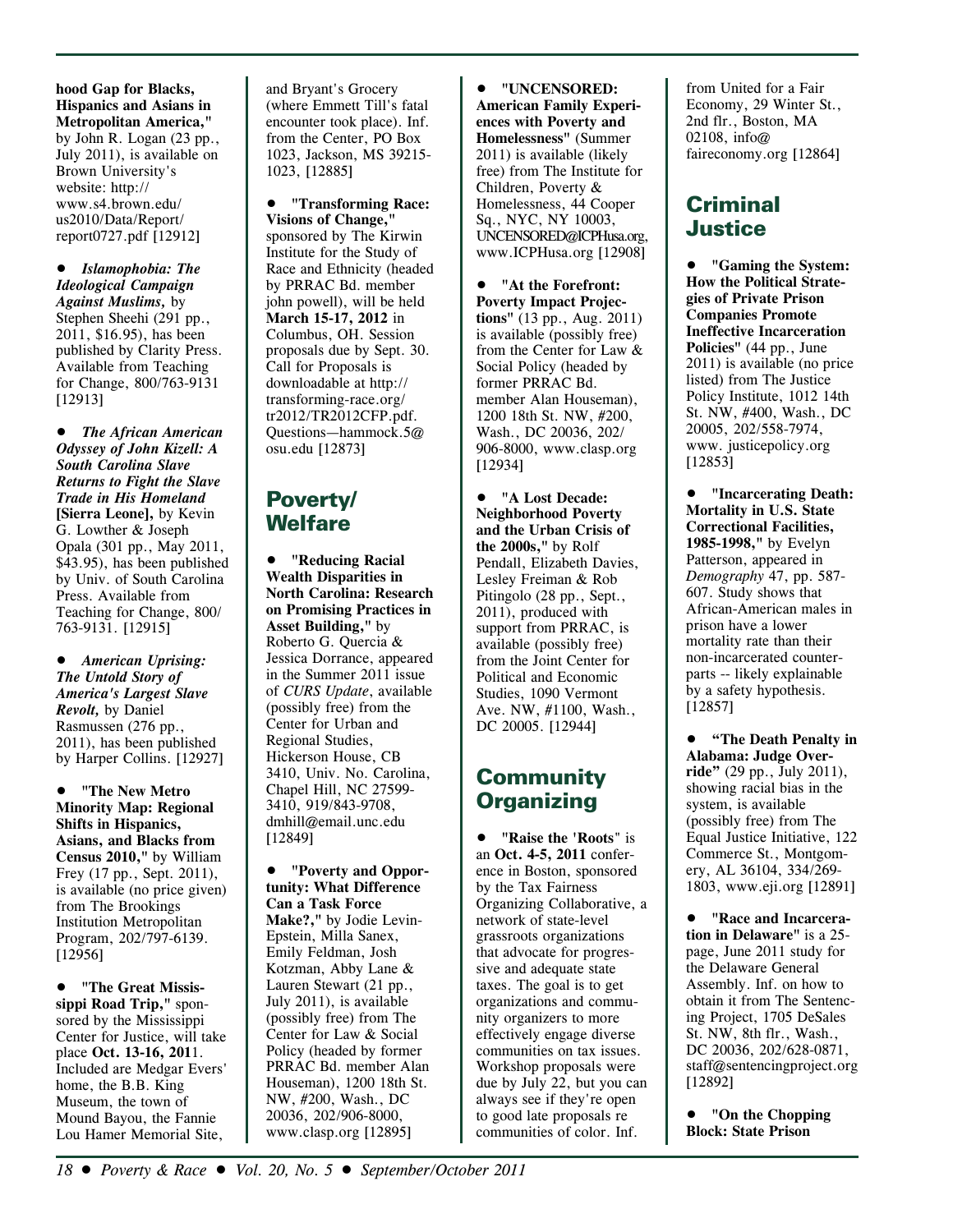**Closings"** (4 pp., Aug.[?] 2011), a Briefing Paper finding that at least 13 states have closed or are considering closing correctional facilities this year, is available (possibly free) from The Sentencing Project, 1705 DeSales St. NW, 8th flr., Wash., DC 20036, 202/628-0871. [12906]

• **"Improving Outcomes for Youth in the Juvenile Justice System: A Review of Alameda County's Collaborative Mental Health Court"** (55 pp. + Apps., Feb. 2011) is available (no price listed) from the National Center for Youth Law, 405 14th St., 15th flr., Oakland, CA 94612, 510/835-8098, pgardner@youthlaw.org; downloadable at www. youthlaw.org [12924]

• **"Tribal Youth in the Federal System"** (204 pp., May 2011) is available (no price given) from The Urban Institute's Justice Policy Ctr., 2100 M St. NW, Wash., DC 20037, 202/833-7200. [12947]

**• "The Disconnect Between Crime and Discrimination in Housing"** was an Aug. 26-27, 2011 conference held at the John Marshall Law School. Inf. on the school's website. [12847]

• **"Criminal Justice 2036: A 25-Year Vision"** is The Sentencing Project's 25th anniversary forum and reception, **Oct. 11, 2011** 1:30-7:30 at The National Press Club in Wash., DC. Inf. from 202/628-0871 [12931]

## **Economic/ Community Development**

**• "The 2011 Sustainable Communities Regional**

**Planning Grant Guide"** (33 pp.) has been produced by PolicyLink – www. policylink.org [12872]

• **"Promote Sustainable and Equitable Development"** is a Aug. 2011 guide/toolkit, available (possibly free) from The Center for Housing Policy, 1900 M St. NW, #200, Wash., DC 20036. [12939]

• *The Research Triangle: From Tobacco Row to Global Prominence,* by William Rohe (240 pp., 2011), has been published by Univ. of Pennsylvania Press. Using discount code P2F7 will give you 20% off the list price. [12940]

## **Education**

• **"Education and Achievement: A Focus on Latino 'Immigrant' Children,"** by Eugene E. Garcia (15 pp., Oct. 2010), is available (possibly free) from The Urban Institute, 2100 M St. NW, Wash., DC 20007, 202/833-7200. [12846]

• **"Affordability and Transfer: Critical to Increasing Baccalaureate Degree Completions"** (8 pp., June 2011) is available (possibly free) from The National Center for Public Policy and Higher Education, 152 N. 3rd St., #705, San Jose, CA 95112, 408/ 271-2699, pcallan@ highereducation.org, www.highereducation.org [12848]

• **The School-to-Prison Pipeline:** Theresa El-Amin, Regional Organizer for the Southern Anti-Racism Network, formerly of Durham, NC, now is in Columbus, GA, where she is actively organizing on this issue. Contact her (and get a copy of the op-ed she recently published in the local paper, *The Ledger-*

*Enquirer*) at TheresaElAmin@aol.com. [12867]

• **"The Educational Experience of Young Men of Color: A Review of Research, Pathways and Progress,"** by John Michael Lee, Jr. & Tafaya Ransom (91 pp., 2011[?]), is available (no price given) from The College Board Advocacy and Policy Center, advocacy@ collegeboard.org [12879]

• **"Successful School-Community Partnerships: Using Lessons Learned from Practice and Research to Expand Learning,"** a 5-page, June 2011 Forum Brief, is available (possibly free) from The American Youth Policy Forum, 1836 Jefferson Pl. NW, Wash., DC 20036, 202/775-9731, aypf@aypf.org [12880]

**• The National Opportunity to Learn Campaign** newsletter is available via info@ otlcampaign.org; address: 675 Mass. Ave., Cambridge, MA 02139. [12887]

• **"Disadvantaged Students: School Districts Have Used Title I Funds Primarily to Support Instruction"** is a 58-page, July 2011 GAO Report (GAO-11-595); available via http://www.gao.gov/ products/GAO-11-595 [12904]

• **"Opportunity-Rich Schools and Sustainable Communities: Seven Steps to Align High-Quality Education with Innovations in City and Metropolitan Planning and Development,"** by Deborah L. McKoy, Jeffrey M. Vincent & Ariel H. Bierbaum (63 pp., June 2011), is available (no price listed) from the Center for Cities & Schools, 316 Wurster Hall, #1870, Univ.

of California, Berkeley, CA 94720, jvincent@ berkeley.edu, http:// citiesandschools.berkeley.edu [12905]

• **"All Together Now, One By One: Building Capacity for Urban Education Reform in Promise Neighborhoods,"** by James M. Quane & William Julius Wilson, appeared in the Summer 2011 issue of *Pathways: A Magazine on Poverty, Inequality, and Social Policy*, published by The Stanford Center for the Study of Poverty and Inequality. Subs. are free inequality@stanford.edu [12910]

**• "Zero Tolerance Discipline Policies: A Failing Idea,"** by Marian Wright Edelman, a short 2011 column, is available (likely free) from Children's Defense Fund, 800/233-1200, cdinfo@ childrensdefense.org [12916]

*• Monthly Review*'s July/ Aug. 2011 issue is a collection of 12 articles (by Grace Lee Boggs, Charles Cobb, Jr. et al.) titled "Education Under Fire: The US Corporate Attack on Students, Teachers, Schools," co-edited by Bill & Rick Ayers. \$12 from MR, 146 W. 29 St., #6W, NYC, NY 10001, 800/670- 9499. [12948]

• **"State Education Agencies as Agents of Change"** was a July 27, 2011 event co-sponsored by The Center for American Progress and the American Enterprise Institute. Inf. from 202/682-1611; the Center is at 1333 H St. NW, 10th flr., Wash., DC 20005. [12881]

• **"Learning from Boston's Busing/Desegregation Project"** is a **Sept. 20, 2011** discussion/film/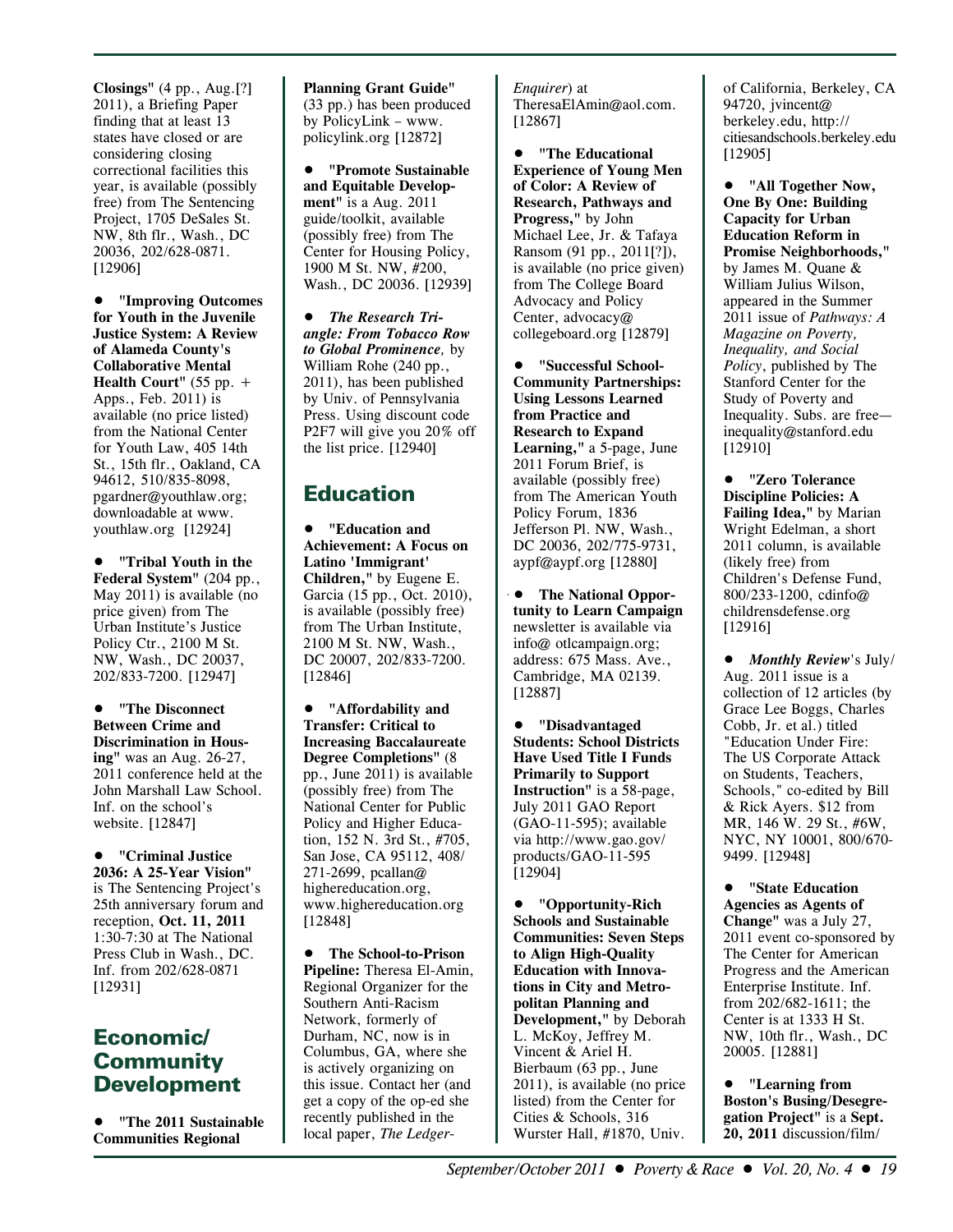lecture/q&a session, 5-7 pm, at the Gutman Conf. Ctr., Harvard Grad School of Education, 6 Appian Way, Cambridge, MA 02138. Inf. from 617/384- 9968, askwith\_ forums@gse.harvard.edu [12929]

• **"New American Revolution: College and Career Readiness for All,"** the Public Education Network National Conference, will be held **Nov. 6- 8, 2011** in DC. Inf. from them at 601 13th St. NW, #710 South, Wash., DC 20005, http://www. publiceducation.org/ events.asp [12870]

## **Employment/ Labor/Jobs Policy**

*• Ours to Master and Own: Workers' Control from the Commune to the Present,* eds. Immanuel Ness & Dario Azzellini (May 2011, \$19), has been published by Haymarket Books, PO Box 180165, Chicago, IL 60618, 773/ 583-7884, info@ haymarketbooks.org [12854]

• *Reviving the Strike: How Working People Can Regain Power and Transform America,* by Joe Burns (206 pp., 2011), has been published by Ig Publishing, 392 Clinton Ave., Brooklyn, NY 11238, www.IGPub.com [12863]

• **"Diversity and Change: Asian American and Pacific Islander Workers,"** by Hey Jin Rho, John Schmitt, Nicole Woo, Lucia Lin & Kent Wong (66 pp., July 11, 2011), is available (no price listed) from The Center for Economic and Policy Research, 1611 Conn. Ave.

NW, #400, Wash., DC 20009, 202/293-5380, www,cepr.org [12896]

## **Families/ Women/ Children**

• **"Single Mothers Since 2000: Falling Farther Down,"** a 2011 report from Legal Momentum, is available (possibly free) from them, 395 Hudson St., NYC, NY 10014, 212/ 925-6635. Downloadable at http://www.legal momentum.org/our-work/ women-and-povertyresources--publications/ single-mothers-since-2000.pdf, www. legalmomentum.org [12845]

• **"Race and Child Welfare,"** by Elizabeth Bartholet, Fred Wulczyn, Richard P. Barth & Cindy Lederman (4 pp., June 2011), is a Chapin Hall Issue Brief, available (possibly free) from them, 1313 E. 60th St., Chicago, IL 60637, 773/753-5900. [12852]

• **"The State of America's Children 2011"** (190 pp., July 2011) is available (no price listed) from The Children's Defense Fund, 25 E St. NW, Wash., DC 20001, 800/233-1200, cdinfo@ childrensdefense.org. Sections are devoted to Population, Poverty, Family Structure, Family Income, Health, Hunger/ Nutrition, Early Childhood, Education, Child Welfare, Juvenile Justice, Gun Violence. [12897]

• *To 'Joy My Freedom: Southern Black Women's Lives and Labors After the Civil War***,** by Tera W. Hunter (299 pp., 1997), has been published by Harvard Univ. Press. [12901]

• **Women Freedom Riders:** The National Women's Law Center (codirected by former PRRAC Bd. member Nancy Duff Campbell) is holding its annual Awards Dinner, **Nov. 9, 2011** in DC, celebrating the 50th anniversary of the Freedom Rides by honoring the women who participated in them. Inf. from 202/588- 5180, krobinson@nwlc.org [12920]

## **Food/ Nutrition/ Hunger**

• **"Healthy Food, Healthy Communities: Promising Strategies to Improve Access to Fresh, Healthy Food and Transform Communities,"** by Rebecca Flournoy (79 pp., 2011), is available (no price listed) from PolicyLink, 1438 Webster St., #303, Oakland, CA 94612, 510/ 663-2333, www.policylink. org [12894]

• *The Journal of Agriculture, Food Systems, and Community Development* is an online, peerreviewed, international journal. Dec. 1, 2011 deadline for papers on their upcoming issue, "Higher Education and Food Systems"' Feb. 15, 2012 deadline for manuscripts for issue on "Sustainable Livelihoods in Food Systems" www. AdDevJournal.com [12900]

# **Health**

• **"The Economic Burden of Health Inequalities in the United States,"** by Thomas A. LaVeist, Darrell J. Gaskin & Patrick Richard (11 pp., Sept. 2009), is available (possibly free) from the Joint Center for Political

and Economic Studies, 1090 Vermont Ave. NW, #1100, Wash., DC 20005, www.joint center.org [12942]

• **"Segregated Spaces, Risky Places: The Effects of Racial Segregation on Health Inequalities,"** by Thomas A. LaVeist, Darrell J. Gaskin & Antonio J. Trujillo (36 pp., Sept., 2011), produced with support from PRRAC, is available (possibly free) from the Joint Center for Political and Economic Studies, 1090 Vermont Ave. NW, #1100, Wash., DC 20005, www.joint center.org [12943]

• **CommonHealth ACTION** is a national nonprofit public health organization, building organizational and community capacity to address determinants of health and create optimal health for all. 1301 Conn. Ave. NW, #200, Wash., DC 20036, 202/407-7088. Their Metro Atlanta office is reachable at 202/407-7088, x1007. [12946]

• **"Place Matters: Building Stronger Communities for Better Health"** was a terrific, well-attended (by numbers and diversity) Sept. 7, 2011 conference, organized by the Joint Center for Political and Economic Studies (with PRRAC cosponsorship). Local Place Matters Teams are functioning in the following places: King County (WA), Wayne County (MI), Cuyahoga County (OH), Boston, Baltimore, Prince George's County (MD), Wash., DC, Marlboro County (SC), Jefferson County (AL), Mid-Mississippi Delta Counties, Orleans Parish (LA), So. Delta Counties (MS), Bernalillo County (NM), San Joaquin County (CA), Alameda County (CA).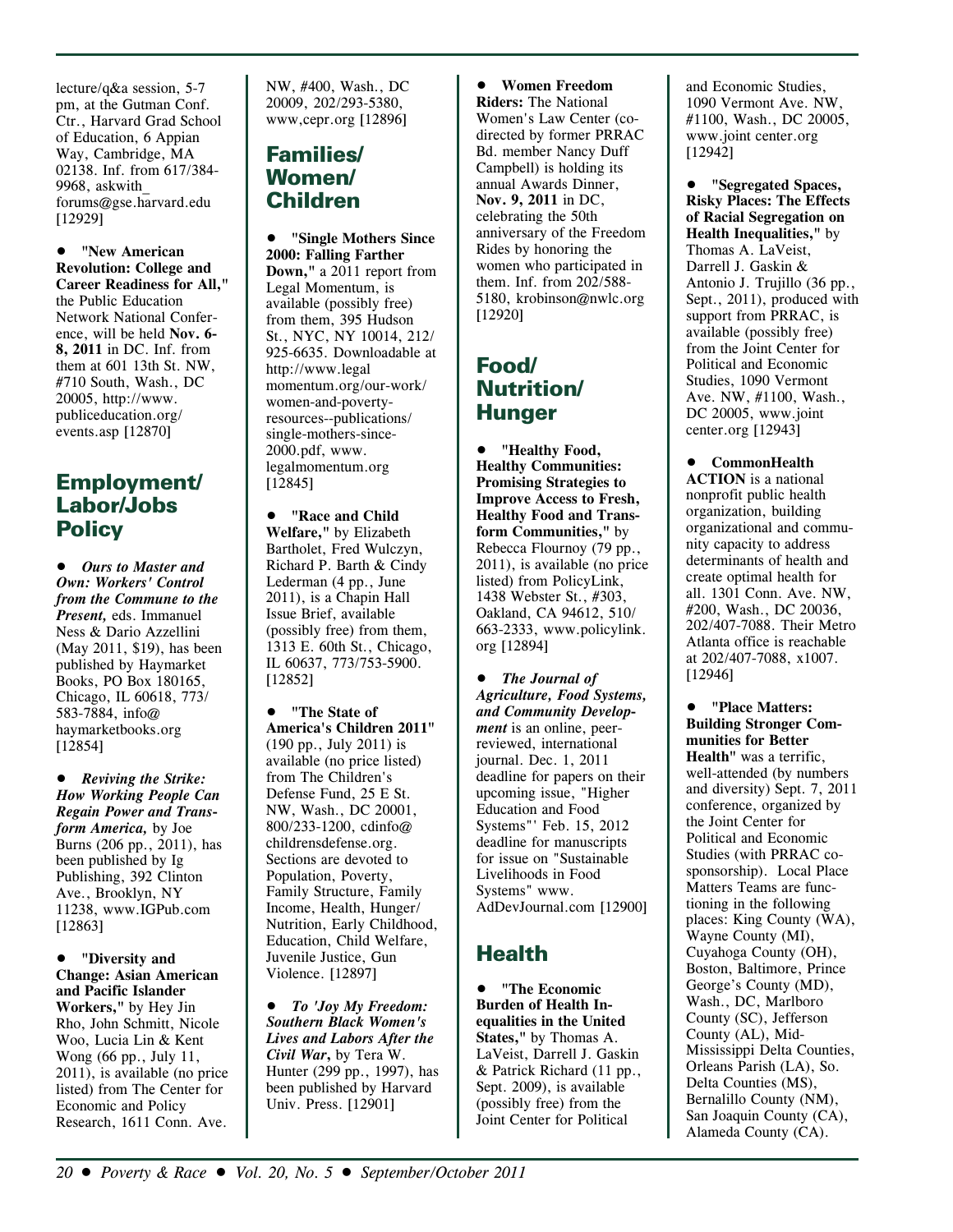Website has lots of the conf. materials: www.jointcenter.org/hpi [12949]

**• "North American Housing & HIV/AIDS Research Summit VI,"** sponsored by The National AIDS Housing Coalition, will take place **Sept. 21-23, 2011** in New Orleans. Inf. from 202/347-0333, nahc@nationalaids housing.org [12890]

## **Homelessness**

**• "Education for Homeless Children and Youth Program: Data Collection Summary"** is a 35-page, June 2011 report from the National Center for Homeless Education, downloadable at www.serve.org/nche.ibt/ sc data.php  $[12862]$ 

• **"Head Start's Positive Impact on Homeless Families"** is a 4-page, Sept. 2011 Policy Brief, available (possibly free) from the Inst. for Children, Poverty & Homelessness, 44 Cooper Sq., NYC, NY 10003, 212/358-8086 info@icphusa.org, www.ICPHusa.org [12930]

• **"Beds Not Buses: Housing v. Transportation for Homeless Students,"** a free webinar put on by the National Law Ctr. on Homelessness and Poverty, will be held **Sept. 27, 2011,** 2-3pm. Inf. from nlchp@nlchp.org [12945]

# **Housing**

• **"Study of the Fair Housing Initiatives Program"** (63 pp. + Apps., May 2011), a consultant study for HUD's Office of Policy Development and Research, is available at www.huduser. org/Publications/ pdfFHIP\_2011.pdf [12850]

• **"Capital Needs in the Public Housing Program"**  $(60 \text{ pp.} + \text{Apps.})$  is a Revised Final Report (Nov. 2010) prepared by Abt Associates for HUD. Abt is reachable at 55 Wheeler St., Cambridge, MA 02138. It is downloadable at http://www.hud.gov - click Program Offices, then Public and Indian Housing. [12860]

• **"Profiles of Risk: Characterizing Housing Instability"** is a 4-page, June 2011 Research Brief, available (possibly free) from the Institute for Children, Poverty & Homelessness, 212/358- 8086, www.ICPHusa.org [12865]

• **"Affirmatively Furthering Fair Housing in the District of Columbia**" (10 pp. + Apps., June 2011), by the District of Columbia Advisory Commission to the U.S. Commission on Civil Rights (a member of which is PRRAC Soc. Sci. Advisory Bd. member Gregory Squires), is available (likely free) from the U.S. Commission on Civil Rights Eastern Regional Office, 624 9th St. NW, Wash., DC 20425. [12875]

• **"Where Kids Go: The Foreclosure Crisis and Mobility in Washington, DC,"** by Jennifer T. Comey & Michael Grosz (14 pp., 2011[?]), is available (possibly free) from The Urban Institute, 2100 M St. NW, Wash., DC 20037, 202/833-7200. [12884]

• **"The 2010 Annual Report of the Oak Park Regional Housing Center"** is available (possibly free) from the Center, 1041 So. Boulevard, Oak Park, IL 60302, 708/848-7150. [12898]

• *Tenant Talk,* published by the National Low Income Housing Coalition (whose ED Sheila Crowley is a former PRRAC Bd. member), provides information on relevant federal government actions. Subscribe via outreach@ nlihc.org, or 202/662-1530, x316. [12909]

• *People Wasn't Made to Burn: A True Story of Housing, Race, and Murder in Chicago,* by Joe Allen (328 pp., June 2011, \$22.95), has been published by Haymarket Books. Available from Teaching for Change, 800/763-9131. [12914]

• **"Affordable Housing in the District of Columbia: Where Are We Now?,"** by Benjamin Orr & Alice M. Rivlin (101 pp., July 2011), is available (no price listed) from The Brookings Institution, 1775 Mass. Ave. NW, Wash., DC 20036, 202/797-6139, www,brookings.edu [12917]

• **"HUD's Annual State of Fair Housing Report"** is available at http:// portal.hud.gov/hudportal/ documents/huddoc?id= ANNUAL REPORTS2010. PDF [12932]

• **"Navigating Uncertain Waters: Mortgage Lending in the Wake of the Great Recession"** (78 pp., Aug. 2011) is available from the Inst. for Affordable Housing Policy of NYU's Furman Ctr. for Real Estate & Urban Policy, furmancenter@ nyu.edu [12935]

• **"State of New York City's Affordable Housing"** (55 pp., Sept. 2011) is available (no price given) from the Inst. for Affordable Housing Policy of NYU's Furman Ctr. for Real Estate and Urban Policy. Contact them at

furmancenter@nyu.edu [12950]

*• Directory of New York City Affordable Housing Programs* (Beta) (Sept. 2011) is available (no price given) from the Inst. for Affordable Housing Policy of NYU's Furman Ctr. for Real Estate and Urban Policy. Contact them at furmancenter@nyu.edu [12951]

• **"Rethinking the Mortgage Interest Deduction"** was a July 28, 2011 event sponsored by The Tax Policy Center of The Urban Institute and Brookings Institution. A recording of the event is archived at http:// www.ustream.tv/channel/ urban-institute-events [12888]

• **"Solutions for Sustainable Communities: 2011 Learning Conf. on State & Local Housing Policy,"** hosted by The National Housing Conference & The Center for Housing Policy, will take place **Sept. 26-28, 2011** in Wash., DC. Inf. from The Center, 1900 M St. NW, #200, Wash., DC 20036. [12937]

# **Immigration**

• *America Street: A Multicultural Anthology of Stories,* ed. Anne Mazer, is a collection of 14 moving stories on the acculturation experience of a wide range of immigrants to the U.S. 152 pp., 1993, published by Perseis Books, 60 Madison Ave., NYC, NY 10010. [12843]

• "**Immigration and Poverty in America's Suburbs,"** by Roberto Suro, Jill Wilson & Audrey Singer (20 pp., Aug. 2011), is available (possibly free) from The Brookings Institution, 1775 Mass. Ave. NW, Wash., DC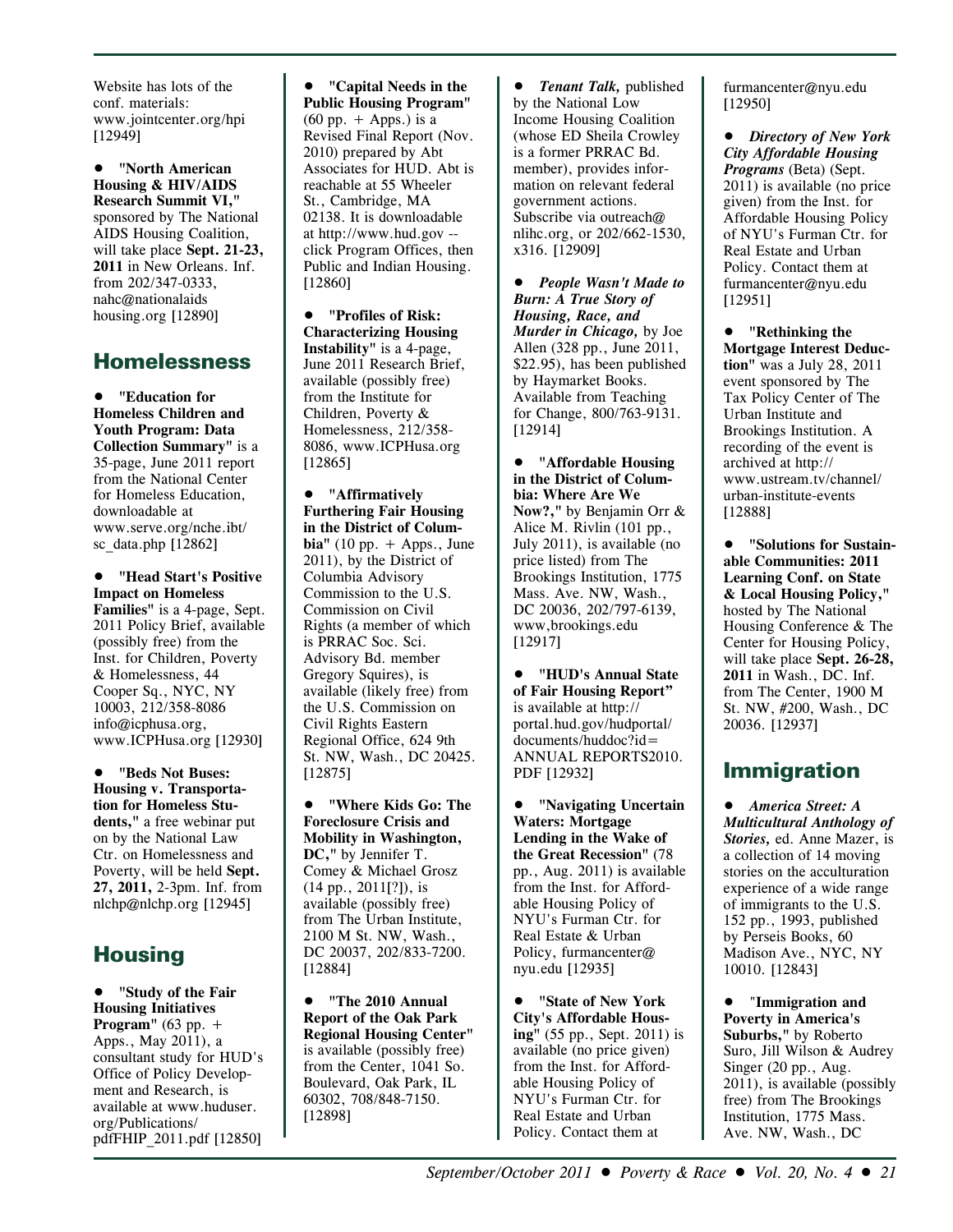20036, 202/797-6139, www.brookings,edu [12919]

• **"Climate Change and Migration Dynamics,"** by Kathleen Newland (13 pp., Sept. 2011), is available (possibly free) from the Migration Policy Institute, 1400 16th St. NW, #300, Wash., DC 20036, 202/ 266-1940, www.migration policy.org [12954]

#### • **"Bridging Communities, Breaking Down**

**Walls"** is the 25th anniversary celebration of The National Network for Immigrant and Refugee Rights (headed by PRRAC Bd. member Catherine Tactaquin), **Nov. 5, 2011** in Oakland. Inf. from 310 8th St. #303, Oakland, CA 94607, 510/465-1984, www.nnirr.org [12952]

## **International Human Rights and U.S. Civil Rights Policy**

• **The International Council on Human Rights Policy** is at Rue Ferdinand-Hodler 17, Geneva 1207 Switzerland, ichrp@ ichrp.org, www.ichrp.org [12903]

• **"Implementing Recommendations from the Universal Periodic Review: A Toolkit for State and Local Human Rights and Human Relations Commissions"** is available at http:// www.law.columbia.edu/ ipimages/Human\_ Rights\_ Institute/UPR%20 Toolkit.pdf [12953]

• **"Claiming Our Role as Human Rights Lawyers: How a Human Rights Framework Can Advance Our Advocacy"** was a June 21, 2011 webinar organized by the

Sargent Shriver National Center on Poverty Law, previewing the organization's Sept.-Oct. 2011 special issue of *Clearinghouse Review*. Inf. from Ilze Hirsh at the Center, 50 E. Washington St., #500, Chicago, IL 60602, 312/368-3323, ilzehirsch@povertylaw.org, www.povertylaw.org [12861]

# **Transportation**

• **"Where We Need to Go: A Civil Rights Roadmap for Transportation Equity"** (11 pp., March 2011) is available (possibly free) from the Leadership Conference on Civil and Human Rights (headed by former PRRAC Bd. member Wade Henderson), 1629 K St. NW, 10th flr., Wash., DC 20006, 202/466-3434, www,civilrights.org [12899]

• **"Bus Rapid Transit: Chicago's New Route to Opportunity"** is a 25-page, Aug. 2011 report, available (possibly free) from the Metropolitan Planning Council, 140 S. Dearborn St., #1400, Chicago, IL 60603, 312/922-5616. [12941]

## **Miscellaneous**

• *The Revolution Starts at Home: Confronting Intimate Violence Within Activist Communities,* eds. Ching-In Chen, Jai Dulani & Leah Lakshmi Piepzna-Samarasinha (325 pp., May 2011, \$16), has been published by South End Press, PO Box 24773, Brooklyn, NY 11202-4773, 718/874-0089, southend@ southendpress.org, www. southendpress.org [12858]

• *Disability Law* journal, sponsored by Syracuse Univ. Disability Law &

Policy, has just published Vol. 5, No. 18. Contact coeditor Arlene Kanter, kantera@law.syr.edu [12869]

• *Resilience and Opportunity: Lessons from the U.S. Gulf Coast after Katrina and Rita,* by Amy Liu, Roland V. Anglin, Richard M. Mizelle, Jr. & Alison Plyer (220 pp., 2011), has been published by Brookings Institution Press, 800/537-5487. [12955]

## **Job Opportunities/ Fellowships/ Grants**

• **AARP Legal Council for the Elderly** (DC) is seeking a **Senior Consumer Attorney**. Apply online at www.aarpjobs.com or email resume to amix@aarp.org [12835]

• **The Woodstock Institute** (Chicago) is looking for a **Vice President for Applied Research**. Resume/ltr./contact inf. for 3 profl. refs. to epdavid@earthlink.net, www.woodstockinst.org is their website. [12840]

• **The Opportunity Agenda** (NYC) is seeking an **Executive (75%) and Administrative (25%) Assistant.** Ltr./resume/ writing sample to jobs@opportunityagenda.org [12841]

• **The U.S. Human Rights Network** (Atlanta) is seeking an **Executive Director**. Ltr./resume to lgumbs@gumbspartners.com. More about USHRN at www.ushrnetwork.org [12868]

• **The Woodrow Wilson International Center for**

**Scholars** (DC) announces opening of its 2012-2013 **Fellowships** competition. "Urbanization, migration and immigration" is one of the primary themes for this competition cycle. Approximately 20-25 academic year residential fellowship to individuals from any country. Inf. and application guidelines from 202/691-4170, fellowships@wilsoncenter. org [12871]

• **The National Economic and Social Rights Initiative** (NYC) is hiring a **Director** for its Human Right to Housing Program. \$60,000. Resume/1-page ltr./writing sample (max. 8 pp.)/3 profl. refs. to erin@nesri.org [12883]

• **The Fair Housing Center of Greater Boston** is seeking paid volunteers. Contact them at 59 Temple Place, #1105, Boston, MA 02111, 617/399-0491, x109, polivarez@boston fairhousing.org [12902]

• **The University of North Carolina** is seeking a **Director** for its Center for Civil Rights who also will be a full-time faculty member at its Law School. Apply electronically with ltr./c.v./contact inf. for 4 refs. to http://jobs.unc.edu/ 2501568. Inf. from 919/ 962-0357, agirod@ email.unc.edu. More inf. about the Center at http:// www.law.unc.edu/centers/ civilrights/default/aspx [12907]

• **Advancement Project** (Wash., DC) is hiring a **Development Director.** Resume/ltr. to Molly Brennan at executivesearch@ koyapartners.com [12921]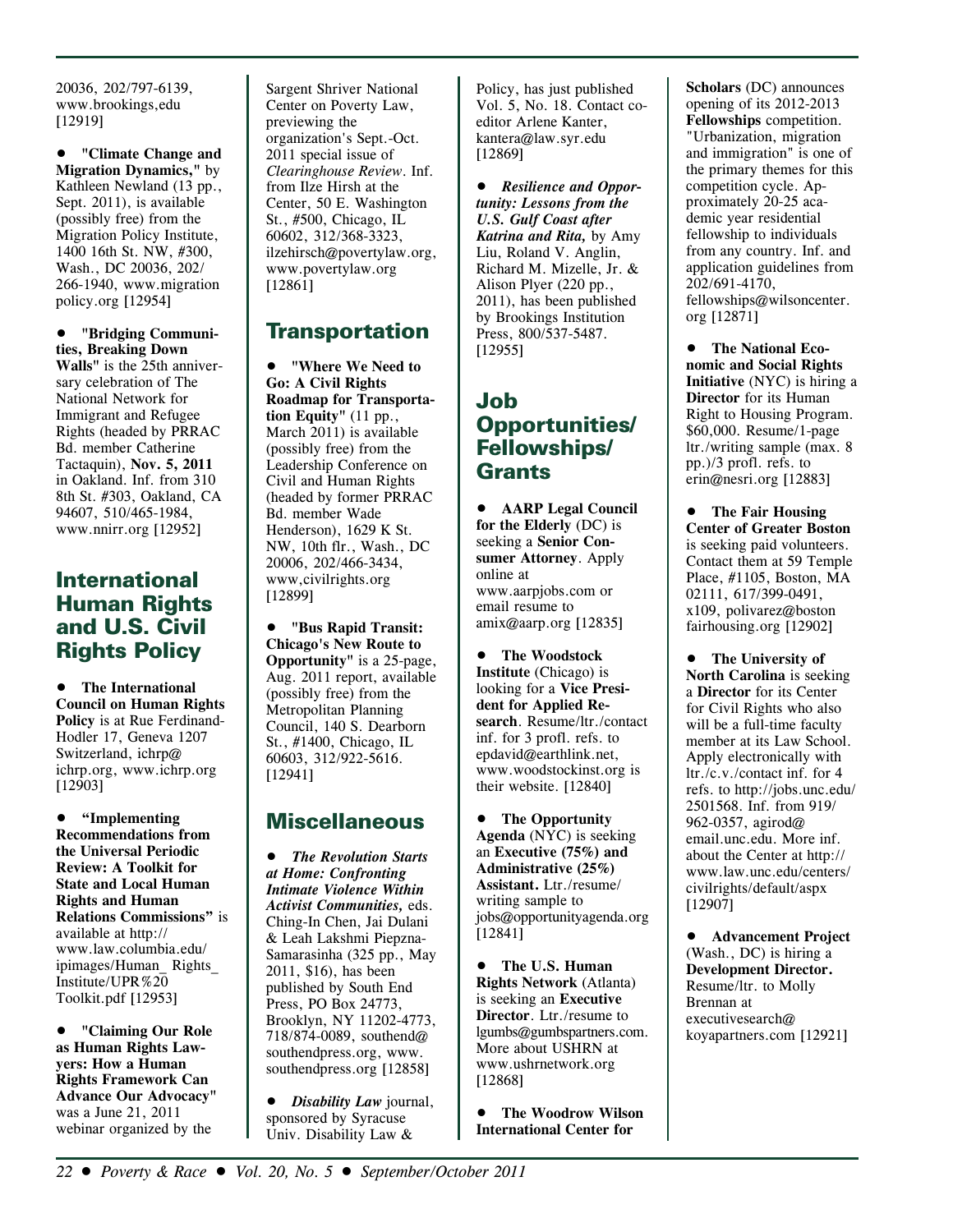#### **PRRAC'S SOCIAL SCIENCE ADVISORY BOARD**

*Dolores Acevedo-Garcia* **Bouvé College of Health Sciences, Northeastern Univ.**

> *Xavier de Souza Briggs* **Massachusetts Institute of Technology**

*Camille Zubrinsky Charles* **Department of Sociology, Univ. of Pennsylvania**

> *Stefanie DeLuca* **Johns Hopkins Univ.**

*Ingrid Gould Ellen* **New York Univ. Wagner School of Public Service**

*Lance Freeman* **Columbia Univ. School of Architecture, Planning and Preservation**

*John Goering* **Baruch College, City Univ. of New York**

*Heidi Hartmann* **Inst. for Women's Policy Research (Wash., DC)**

> *William Kornblum* **CUNY Center for Social Research**

*Harriette McAdoo* **Michigan State Department of Sociology**

*Fernando Mendoza* **Department of Pediatrics, Stanford Univ.**

> *Roslyn Arlin Mickelson* **Univ. of No. Carolina-Charlotte**

*Pedro Noguera* **New York Univ. School of Education**

> *Paul Ong* **UCLA School of Public Policy & Social Research**

*Gary Orfield* **UCLA Civil Rights Project**

*Gregory D. Squires* **Department of Sociology, George Washington Univ.**

> *Margery Austin Turner* **The Urban Institute (Wash., DC)**

*Margaret Weir* **Department of Political Science Univ. of California, Berkeley**

*David Williams* **Harvard School of Public Health**

### **If You Are Not Already a P&R Subscriber, Please Use the Coupon Below.**

| $\Box$ Sign Me Up! | $\Box$ 1 year (\$25) |  | $\Box$ 2 years (\$45) |
|--------------------|----------------------|--|-----------------------|
|--------------------|----------------------|--|-----------------------|

*Please enclose check made out to PRRAC or a purchase order from your institution.*

| Name             |                                                                                                           |
|------------------|-----------------------------------------------------------------------------------------------------------|
| Address          |                                                                                                           |
| Address Line 2   |                                                                                                           |
| City, State, Zip |                                                                                                           |
|                  | Telephone:<br>email:<br><u> 1989 - Jan Samuel Barbara, martin d</u>                                       |
|                  | Mail to: Poverty & Race Research Action Council<br>1200 18th Street NW • Suite 200 • Washington, DC 20036 |